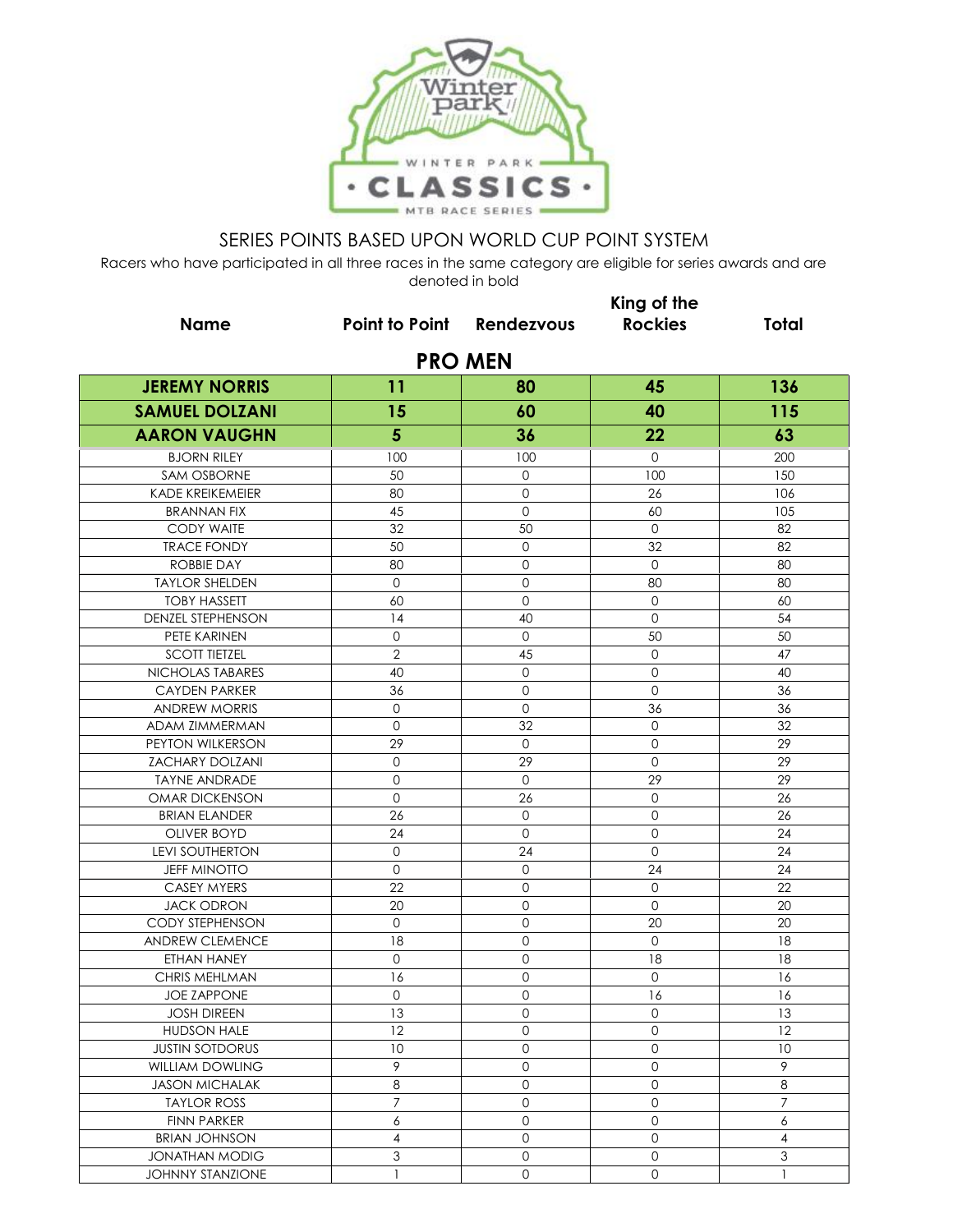

Racers who have participated in all three races in the same category are eligible for series awards and are denoted in bold

|                         |                | <u>UCHULCA III NOIU</u> |                               |              |
|-------------------------|----------------|-------------------------|-------------------------------|--------------|
| <b>Name</b>             | Point to Point | <b>Rendezvous</b>       | King of the<br><b>Rockies</b> | <b>Total</b> |
|                         |                | <b>PRO WOMEN</b>        |                               |              |
| <b>CLARE HANSON</b>     | 40             | 50                      | 80                            | 170          |
| <b>LIZ NEWSOM</b>       | 20             | 40                      | 45                            | 105          |
| SAMANTHA KINGSFORD      | 50             | 0                       | 100                           | 150          |
| <b>ERIN HUCK</b>        | 100            | $\mathbf{0}$            | $\mathbf 0$                   | 100          |
| <b>MADIGAN MUNRO</b>    | $\Omega$       | 100                     | $\Omega$                      | 100          |
| <b>LISA HUDSON</b>      | 32             | $\mathbf{0}$            | 60                            | 92           |
| KATHY WAITE             | 45             | 45                      | $\Omega$                      | 90           |
| <b>SUZIE LIVINGSTON</b> | 36             | 0                       | 50                            | 86           |
| <b>ALEXIS SKARDA</b>    | 80             | $\mathbf 0$             | $\mathbf 0$                   | 80           |
| <b>SOFIA WAITE</b>      | $\mathbf 0$    | 80                      | 0                             | 80           |
| <b>NATALIE QUINN</b>    | 60             | $\mathbf 0$             | 0                             | 60           |
| <b>ANNA CHRISTIAN</b>   | $\mathbf 0$    | 60                      | 0                             | 60           |
| MIA ASELTINE            | 29             | 0                       | 0                             | 29           |
| ANNA DOROVSKIKH         | 26             | 0                       | 0                             | 26           |
| <b>KAYA MUSGRAVE</b>    | 24             | 0                       | 0                             | 24           |

CELESTE CANNON 22 0 0 22 REBECCA MIKRUT 18 0 0 18 KIRSTY JAHN 0 0 0 0 0 0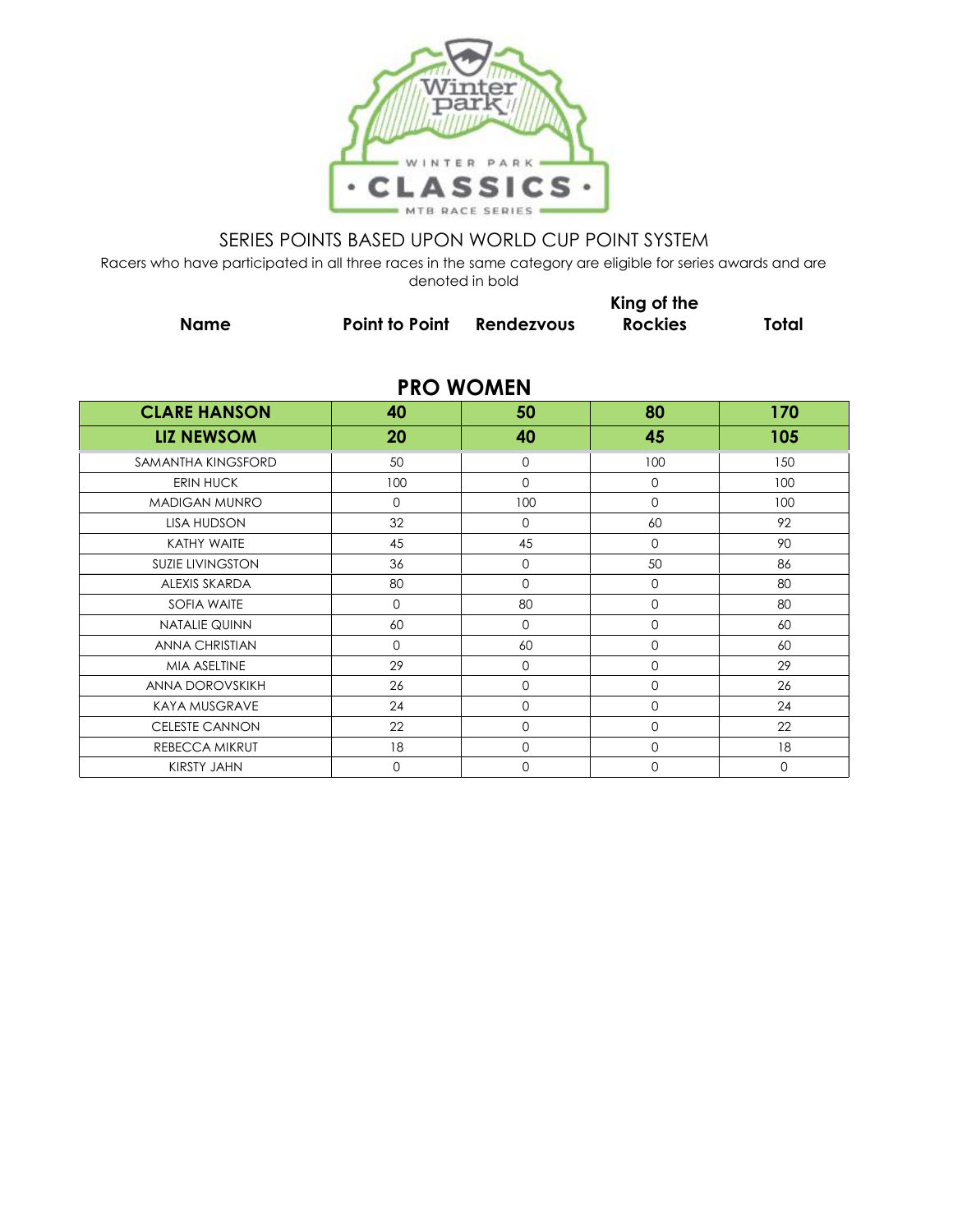

Racers who have participated in all three races in the same category are eligible for series awards and are denoted in bold

**King of the** 

| <b>Name</b>                    | Point to Point Rendezvous                                      |             | <b>Rockies</b> | <b>Total</b>   |
|--------------------------------|----------------------------------------------------------------|-------------|----------------|----------------|
|                                | <b>EXPERT MEN 18 &amp; UNDER (no qualifying series winner)</b> |             |                |                |
| <b>LANCE KNUTSON</b>           | $\mathbf 0$                                                    | 100         | 100            | 200            |
| <b>KADE KREIKEMEIER</b>        | 80                                                             | $\Omega$    | 26             | 106            |
| <b>RICHARD MORRIS</b>          | 100                                                            | 0           | $\mathbf 0$    | 100            |
| <b>TRACE FONDY</b>             | 50                                                             | $\Omega$    | 32             | 82             |
| REAGAN ISAAC                   | $\Omega$                                                       | $\Omega$    | 80             | 80             |
| <b>JACKSON MENAND</b>          | 22                                                             | 0           | 45             | 67             |
| <b>LEIF BRYAN</b>              | 60                                                             | $\Omega$    | $\Omega$       | 60             |
| <b>ISAAC QUINONES</b>          | $\mathbf 0$                                                    | 0           | 60             | 60             |
| <b>BRODIE MORRISON</b>         | $\Omega$                                                       | $\Omega$    | 50             | 50             |
| <b>SAM PFLUGH</b>              | 11                                                             | 0           | 36             | 47             |
| <b>BECKETT MCVOY</b>           | 45                                                             | 0           | $\mathbf 0$    | 45             |
| <b>COOPER SILVERSTEIN</b>      | 9                                                              | 0           | 32             | 41             |
| LUKE WALTER                    | 40                                                             | 0           | $\mathbf{O}$   | 40             |
| <b>SAM ANDERSON</b>            | $\Omega$                                                       | 0           | 40             | 40             |
| <b>HARRISON HALE</b>           | 36                                                             | 0           | $\mathbf 0$    | 36             |
| <b>ELI DEBOOM</b>              | 32                                                             | $\Omega$    | $\Omega$       | 32             |
| <b>TYLER COOPER</b>            | 29                                                             | 0           | $\mathbf 0$    | 29             |
| <b>GAVIN LOPEZ</b>             | $\mathbf 0$                                                    | $\mathbf 0$ | 29             | 29             |
| <b>MATS LECKIE</b>             | 26                                                             | $\Omega$    | $\Omega$       | 26             |
| <b>NICK BONI</b>               | 24                                                             | $\mathbf 0$ | $\mathbf 0$    | 24             |
| <b>TRISTAN WEST</b>            | 20                                                             | $\Omega$    | $\Omega$       | 20             |
| <b>BENJAMIN BRAVMAN</b>        | 18                                                             | 0           | $\mathbf 0$    | 18             |
| <b>CADE SHORTRIDGE</b>         | 16                                                             | 0           | $\mathbf 0$    | 16             |
| <b>DILLON DASKEVICH</b>        | 15                                                             | 0           | $\mathbf 0$    | 15             |
| <b>COHEN KINSEY</b>            | 14                                                             | 0           | 0              | 14             |
| <b>CURTIS ZANNI</b>            | 13                                                             | 0           | $\Omega$       | 13             |
| <b>EDWARD EBRIGHT</b>          | 12                                                             | 0           | 0              | 12             |
| <b>COLE MCGINNIS</b>           | 10                                                             | 0           | 0              | 10             |
| <b>OWEN WALTER</b>             | 8                                                              | 0           | $\Omega$       | 8              |
| <b>ADAM MOTE</b>               | $\overline{7}$                                                 | 0           | 0              | $\overline{7}$ |
| <b>GARRETT BESHORE</b>         | 6                                                              | 0           | 0              | 6              |
| <b>KAI PETERKA</b>             | 5                                                              | 0           | 0              | 5              |
| <b>GAVIN POLLOCK</b>           | $\overline{\mathbf{4}}$                                        | $\Omega$    | $\Omega$       | $\overline{4}$ |
| <b>GRIFFIN REED</b>            | 3                                                              | 0           | 0              | $\mathfrak 3$  |
| <b>ZHANDOR SHANNON-FROLICH</b> | $\overline{2}$                                                 | 0           | 0              | $\mathbf{2}$   |

# **EXPERT WOMEN 18 & UNDER (no qualifying series winner)**

| <b>REAGAN LONG</b>       | $\sim$  |  | 100 |
|--------------------------|---------|--|-----|
| KEIRA BOND               | $\circ$ |  | 80  |
| <b>JORJA BOND</b>        | OΥ.     |  | OU  |
| <b>JACQUELINE FOLSOM</b> | JV.     |  | 5C  |
| <b>ELLA BROWN</b>        |         |  |     |
| <b>ADIA ANNIBELLA</b>    | 4(      |  | -4C |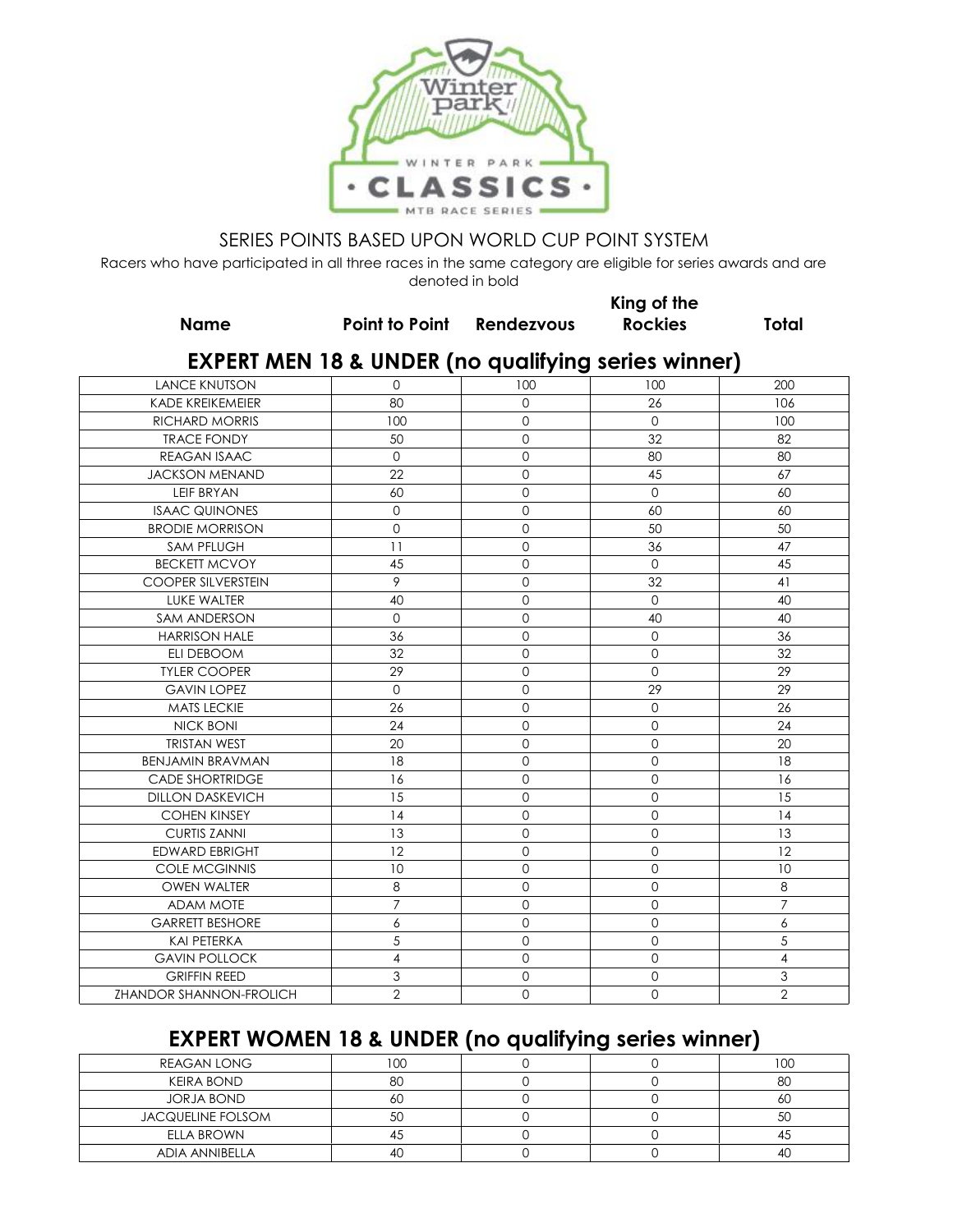

Racers who have participated in all three races in the same category are eligible for series awards and are denoted in bold

**Name Point to Point Rendezvous**

**Rockies Total**

**King of the** 

### **EXPERT MEN 19-29 (no qualifying series winner)**

| NOAH MOYER             | ח ו<br>UU. |     | 100 |
|------------------------|------------|-----|-----|
| <b>COOPER LULL</b>     |            | 100 | 100 |
| <b>ANTONIO FURNESS</b> | 80         |     | 8C  |
| <b>JOSHUA PICKETT</b>  | ou         |     | 6U  |
| <b>GUY GRANGER</b>     | 51<br>JU   |     | 5С  |

## **EXPERT WOMEN 19-29 (no qualifying series winner)**

|                                                               |             | --          |                     |
|---------------------------------------------------------------|-------------|-------------|---------------------|
| $-0.112111111$<br>$(20 -$<br>ENI)<br>™ HINA<br>INI<br>ושרו    | $\sim$<br>◡ |             | $\sim$ $\sim$<br>טע |
| $\cdots$<br><b>ARI</b><br><b>YNER</b><br>◡<br>- IN<br>M,<br>ĸ |             | $\sim$<br>w | $\sim$ $\sim$<br>טע |

#### **EXPERT MEN 30-39**

| <b>ALEX YORK</b>             | 50          | 100         | 60                  | 210         |
|------------------------------|-------------|-------------|---------------------|-------------|
| STEPHEN DOWNEY               | 60          | 0           | 80                  | 140         |
| <b>KEVIN BRADFORD-PARISH</b> | 100         | 0           | $\mathbf{O}$        | 100         |
| <b>JAKE KEENER</b>           | $\mathbf 0$ | 50          | 50                  | 100         |
| <b>JUDD NUTTING</b>          | $\circ$     | 0           | 100                 | 100         |
| <b>CHRISTOPHER VITTON</b>    | 80          | $\Omega$    | $\mathbf 0$         | 80          |
| <b>CALVIN BERRY</b>          | $\mathbf 0$ | 80          | $\mathsf{O}\xspace$ | 80          |
| <b>DREW BUBLITZ</b>          | 24          | 0           | 45                  | 69          |
| RICHARD SHALL                | $\mathbf 0$ | 60          | $\mathbf{0}$        | 60          |
| <b>OWEN MCGRATH</b>          | 45          | $\Omega$    | $\mathbf 0$         | 45          |
| <b>JACKSON BARCHECK</b>      | $\circ$     | 45          | $\mathbf{O}$        | 45          |
| <b>CHRIS ROBL</b>            | 40          | $\Omega$    | $\mathbf 0$         | 40          |
| <b>SCOTT MOLNAR</b>          | $\mathbf 0$ | 40          | $\mathbf 0$         | 40          |
| <b>DEREK BRINKERHOFF</b>     | $\mathbf 0$ | $\mathbf 0$ | 40                  | 40          |
| <b>MICHAEL MARGOLIS</b>      | 36          | 0           | $\mathbf{0}$        | 36          |
| <b>BENJAMIN DONNELLY</b>     | 32          | $\mathbf 0$ | $\mathbf 0$         | 32          |
| <b>BROOX PULFORD</b>         | 29          | $\Omega$    | $\mathbf 0$         | 29          |
| <b>MATTHEW DUNN</b>          | 26          | $\Omega$    | $\mathbf{0}$        | 26          |
| <b>TYLER NEUMAYR</b>         | 22          | $\mathbf 0$ | $\mathbf{O}$        | 22          |
| OSVALDO TENORIO-LEYVA        | 20          | $\mathbf 0$ | $\mathbf 0$         | 20          |
| STEPHEN POKORSKI             | $\mathbf 0$ | $\mathbf 0$ | $\mathbf 0$         | $\mathbf 0$ |

# **EXPERT WOMEN 30-39 (no qualifying series winner)**

|                        | .            | -------- |     |     |
|------------------------|--------------|----------|-----|-----|
| AMY DIREEN             | $\cap$<br>vu |          |     | 100 |
| <b>CLAIRE MCDANIEL</b> |              |          | 100 | 100 |
| SARA WEIMER            |              |          | 80  | 8C  |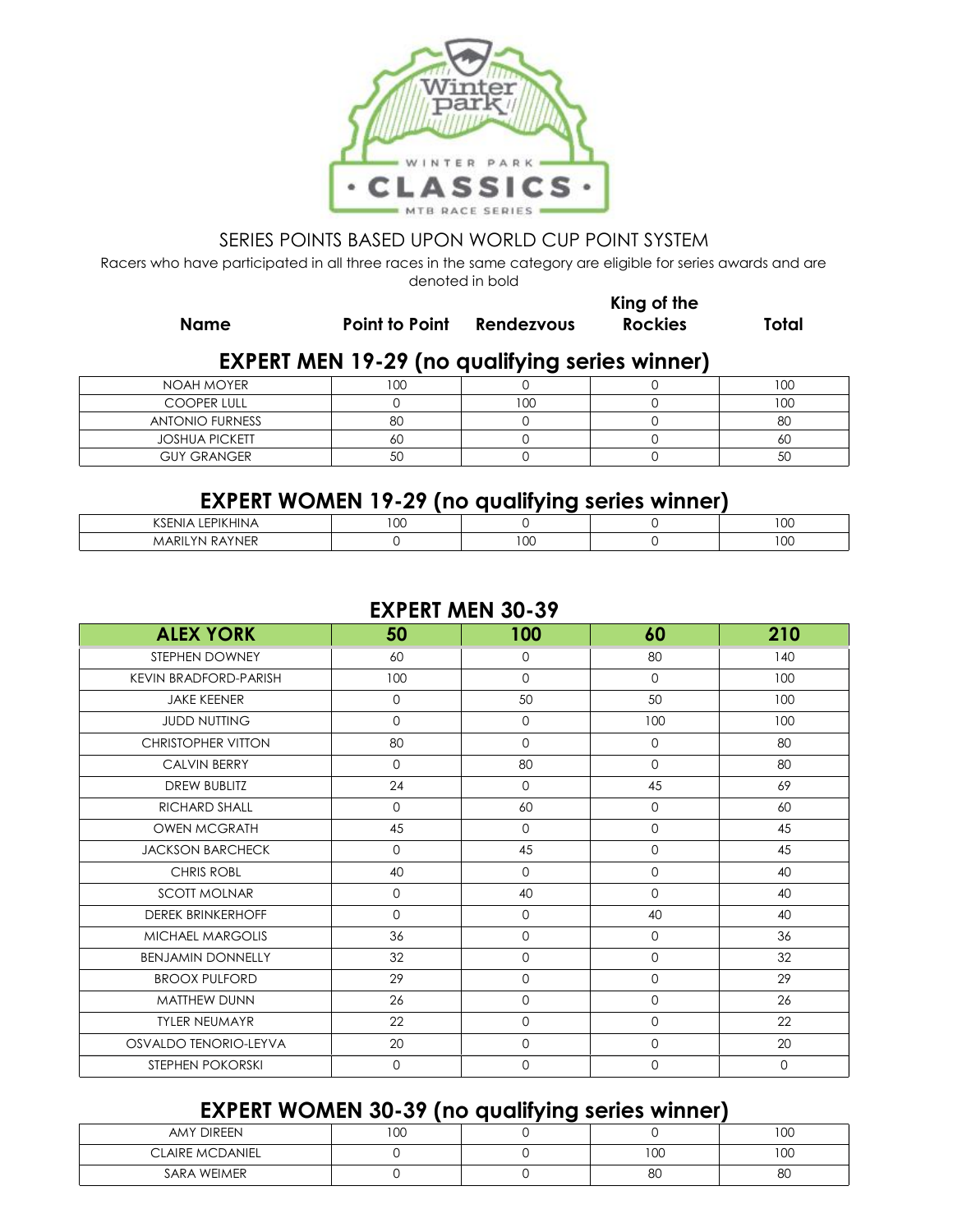

|                          | King of the                      |                         |                     |              |  |  |
|--------------------------|----------------------------------|-------------------------|---------------------|--------------|--|--|
| <b>Name</b>              | <b>Point to Point Rendezvous</b> |                         | <b>Rockies</b>      | <b>Total</b> |  |  |
|                          |                                  | <b>EXPERT MEN 40-49</b> |                     |              |  |  |
| <b>TOM SAELE</b>         | 16                               | 40                      | 36                  | 92           |  |  |
| <b>JASON REYNOLDS</b>    | 60                               | $\mathbf{O}$            | 50                  | 110          |  |  |
| <b>DAN WEINBERGER</b>    | 100                              | $\Omega$                | $\mathbf 0$         | 100          |  |  |
| <b>BRADY VAN MATRE</b>   | $\mathbf 0$                      | 100                     | $\mathbf 0$         | 100          |  |  |
| <b>FELIPE CANTERO</b>    | $\mathbf 0$                      | $\circ$                 | 100                 | 100          |  |  |
| <b>BRIAN BOUCHARD</b>    | $\mathbf{0}$                     | 60                      | 40                  | 100          |  |  |
| <b>JEREMY OSTROWSKI</b>  | 0                                | 80                      | 0                   | 80           |  |  |
| <b>JOHN KLISH</b>        | $\mathbf 0$                      | $\mathsf{O}$            | 80                  | 80           |  |  |
| RAMON BARRETO            | 80                               | $\mathbf 0$             | $\mathbf 0$         | 80           |  |  |
| <b>JEFF POOL</b>         | 22                               | 50                      | $\mathbf 0$         | 72           |  |  |
| ANDREW MUSARRA           | $\mathbf{O}$                     | 36                      | 32                  | 68           |  |  |
| <b>ANTHONY IANNACITO</b> | $\mathbf{O}$                     | $\mathbf{O}$            | 60                  | 60           |  |  |
| <b>BRENT ANDERSON</b>    | 29                               | 0                       | 29                  | 58           |  |  |
| <b>JAMES ANNIBELLA</b>   | 50                               | $\mathbf 0$             | $\circ$             | 50           |  |  |
| <b>CHARLES SOUTH</b>     | $\mathsf{O}\xspace$              | 45                      | $\circ$             | 45           |  |  |
| <b>JASON HARTMAN</b>     | $\mathbf 0$                      | $\mathbf{O}$            | 45                  | 45           |  |  |
| <b>JORGE ESPINOZA</b>    | 45                               | $\mathsf{O}$            | $\mathbf 0$         | 45           |  |  |
| <b>BRIAN SMITS</b>       | 40                               | $\mathbf{O}$            | $\mathbf{0}$        | 40           |  |  |
| <b>CHRIS TOFFOLO</b>     | 36                               | 0                       | $\mathbf 0$         | 36           |  |  |
| <b>DEREK MURROW</b>      | $\mathbf{0}$                     | $\mathsf{O}$            | 32                  | 32           |  |  |
| ERIC JONES               | $\circ$                          | 32                      | $\mathbf 0$         | 32           |  |  |
| <b>JAYSON HURD</b>       | 32                               | $\mathbf{O}$            | $\mathbf 0$         | 32           |  |  |
| <b>KERVIN QUINONES</b>   | $\circ$                          | 0                       | 26                  | 26           |  |  |
| <b>THOMAS KIRSCHLING</b> | 26                               | 0                       | $\mathbf 0$         | 26           |  |  |
| <b>EWEN NORTH</b>        | 24                               | $\mathbf 0$             | $\overline{0}$      | 24           |  |  |
| <b>THOMAS MCDANIEL</b>   | $\mathsf{O}\xspace$              | 0                       | 24                  | 24           |  |  |
| <b>ANDREW SPRAFKE</b>    | $\overline{0}$                   | $\mathbf 0$             | 22                  | 22           |  |  |
| <b>KEAGAN ROWLEY</b>     | $\mathbf 0$                      | $\mathbf 0$             | 20                  | 20           |  |  |
| MIKE ROSSER              | 20                               | 0                       | $\mathbf 0$         | 20           |  |  |
| <b>TIM GRANSHAW</b>      | $\mathsf{O}\xspace$              | 0                       | 18                  | 18           |  |  |
| <b>JONATHAN COLN</b>     | 18                               | 0                       | $\mathbf 0$         | 18           |  |  |
| <b>HANK WILLIAMS</b>     | $\mathbf{O}$                     | 0                       | 16                  | 16           |  |  |
| <b>IVY KOGER</b>         | 15                               | $\mathbf 0$             | $\mathbf 0$         | 15           |  |  |
| <b>BEN HAMILTON</b>      | $\mathbf{0}$                     | $\Omega$                | 15                  | 15           |  |  |
| <b>TOM TORRANCE</b>      | 14                               | $\mathsf{O}\xspace$     | $\mathsf{O}\xspace$ | 14           |  |  |
| JEREMY DAVIS             | $\mathbf 0$                      | $\mathsf{O}\xspace$     | 14                  | 4            |  |  |
| MITT STEWART             | 13                               | $\overline{0}$          | $\mathsf{O}\xspace$ | 13           |  |  |
| <b>BRIAN AIKEN</b>       | 12                               | 0                       | $\mathsf{O}\xspace$ | 12           |  |  |
| ERIC SWAB                | 11                               | 0                       | $\mathsf{O}\xspace$ | 11           |  |  |
| DARREN RAY               | 10                               | $\circ$                 | $\mathsf{O}\xspace$ | 10           |  |  |
| <b>ERIC TRUMAN</b>       | $\mathsf{O}\xspace$              | $\circ$                 | $\mathsf{O}\xspace$ | $\mathbf{O}$ |  |  |
| PETER ROPER              | $\mathsf{O}\xspace$              | $\mathsf{O}$            | $\mathsf{O}\xspace$ | $\mathbf{O}$ |  |  |
| MATT MUIR                | $\mathbf 0$                      | $\mathbf{0}$            | $\mathsf{O}\xspace$ | $\mathsf{O}$ |  |  |
| PARKER MACY              | $\circ$                          | 0                       | $\overline{0}$      | $\mathsf{O}$ |  |  |
| ANDY LULL                | $\mathsf{O}$                     | $\mathsf O$             | $\mathsf{O}\xspace$ | $\mathbf{O}$ |  |  |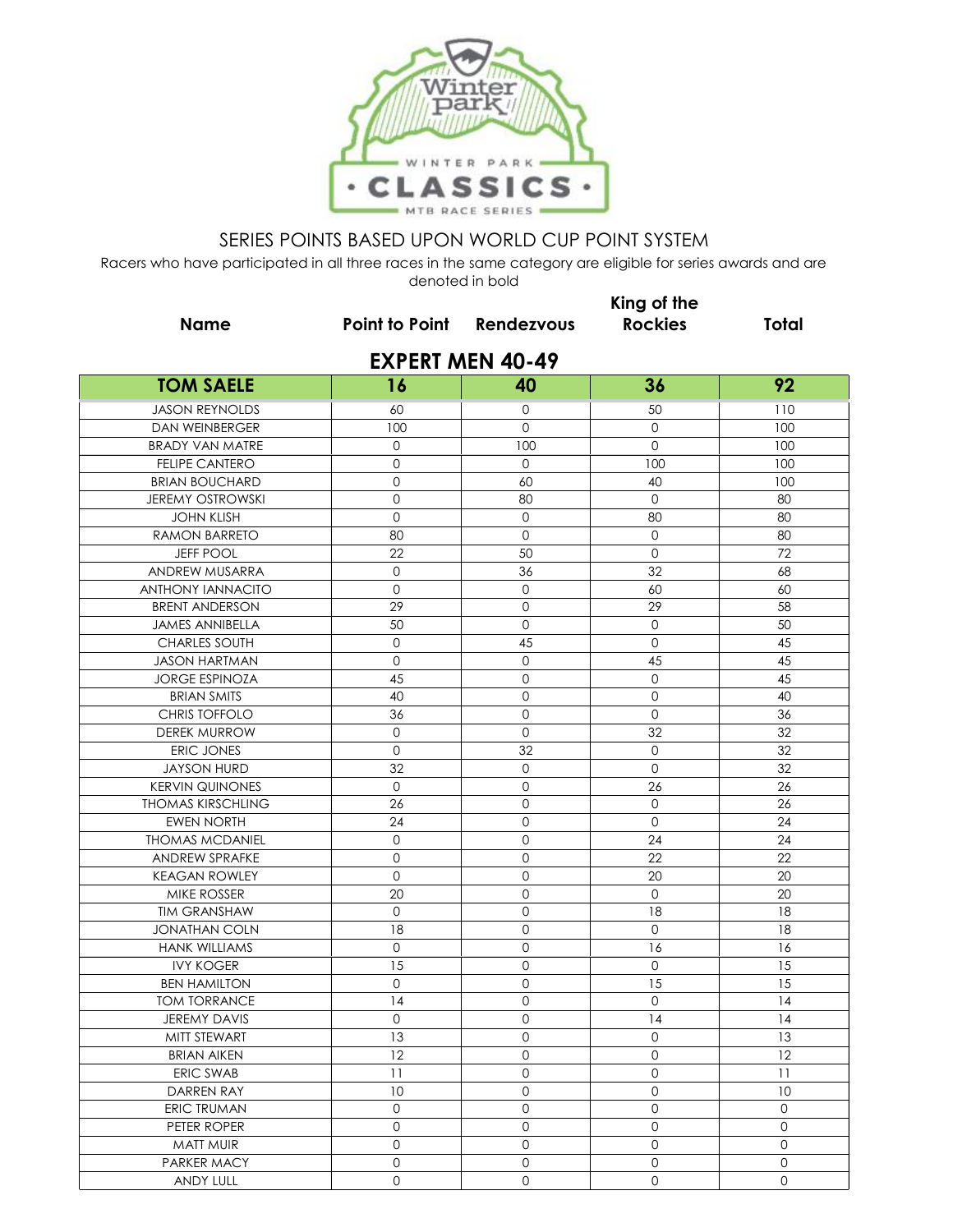

| <b>Name</b>          | Point to Point | Rendezvous              | King of the<br><b>Rockies</b> | Total |
|----------------------|----------------|-------------------------|-------------------------------|-------|
|                      |                | <b>EXPERT WOMEN 40+</b> |                               |       |
| <b>CARLA HAMMER</b>  | 100            | 100                     | 100                           | 300   |
| SARAH GIEROW         | 50             | 80                      | O                             | 130   |
| <b>SYBIL PRASKI</b>  | 60             | Ω                       | 50                            | 110   |
| <b>KRISTAL BONI</b>  | 80             |                         |                               | 80    |
| <b>BLAIR HURST</b>   |                |                         | 80                            | 80    |
| <b>SHANNON EDSON</b> | 60             |                         | O                             | 60    |
| MICHELLE SLINGSBY    | $\Omega$       |                         | 60                            | 60    |
| <b>CINDY COPLEY</b>  |                |                         | 0                             |       |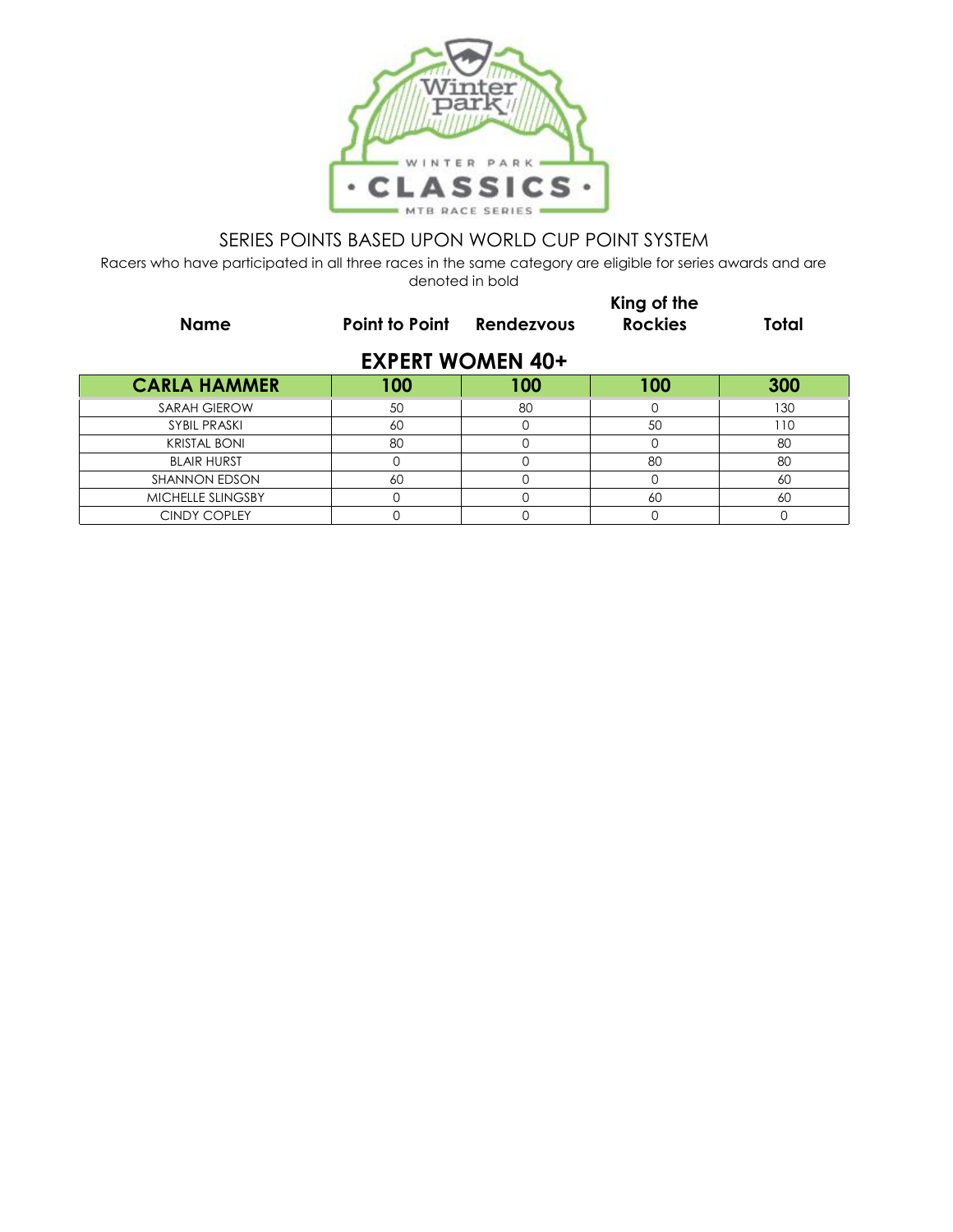

|                          |                                  |              | King of the    |              |  |  |  |
|--------------------------|----------------------------------|--------------|----------------|--------------|--|--|--|
| <b>Name</b>              | <b>Point to Point Rendezvous</b> |              | <b>Rockies</b> | <b>Total</b> |  |  |  |
| <b>EXPERT MEN 50+</b>    |                                  |              |                |              |  |  |  |
| <b>IKE NICOLL</b>        | 29                               | 80           | 50             | 159          |  |  |  |
| <b>PATRICK GALLEGOS</b>  | 18                               | 50           | 36             | 104          |  |  |  |
| <b>ERIK CLARK</b>        | 22                               | 40           | 40             | 102          |  |  |  |
| <b>BRETT HOOPES</b>      | 16                               | 36           | 18             | 70           |  |  |  |
| <b>SEAN STEEVES</b>      | 12                               | 26           | 16             | 54           |  |  |  |
| <b>MATT DAVIES</b>       | 100                              | $\Omega$     | 100            | 200          |  |  |  |
| <b>CHRIS MUNRO</b>       | 36                               | 100          | $\Omega$       | 136          |  |  |  |
| <b>CRAIG HOFER</b>       | 45                               | $\mathbf{0}$ | 45             | 90           |  |  |  |
| ROSS DELAPLANE           | 80                               | $\mathbf{0}$ | $\mathbf{0}$   | 80           |  |  |  |
| <b>DWIGHT HALL</b>       | $\mathbf 0$                      | $\Omega$     | 80             | 80           |  |  |  |
| <b>KEN LANHAM</b>        | $\mathbf{O}$                     | 60           | 13             | 73           |  |  |  |
| <b>DOUGLAS HUDSON</b>    | 40                               | $\mathbf{0}$ | 32             | 72           |  |  |  |
| OMAR DICKENSON           | 60                               | $\Omega$     | $\mathbf{O}$   | 60           |  |  |  |
| <b>THOMAS MEISER</b>     | 0                                | $\mathbf{O}$ | 60             | 60           |  |  |  |
| MIKE SUTTER              | $\mathbf{O}$                     | 60           | $\mathbf 0$    | 60           |  |  |  |
| <b>MATT DUNCAN</b>       | 14                               | 45           | $\mathbf 0$    | 59           |  |  |  |
| <b>KEVIN LANGAN</b>      | 50                               | $\mathbf 0$  | $\mathbf 0$    | 50           |  |  |  |
| <b>EMERY LEGG</b>        | 24                               | $\mathbf{O}$ | 26             | 50           |  |  |  |
| <b>JOHN TALLEY</b>       | $\mathbf 0$                      | 32           | 15             | 47           |  |  |  |
| <b>KEITH PRINCIPE</b>    | 13                               | 29           | $\overline{0}$ | 42           |  |  |  |
| <b>JAMES BAIRD</b>       | 0                                | 24           | 14             | 38           |  |  |  |
| <b>CHRIS BYRNE</b>       | 32                               | $\mathbf{O}$ | $\mathbf{O}$   | 32           |  |  |  |
| <b>CURT ANDERSON</b>     | 0                                | $\mathbf{O}$ | 29             | 29           |  |  |  |
| <b>HAROLD STEPHENSON</b> | 26                               | $\mathbf 0$  | $\mathbf 0$    | 26           |  |  |  |
| <b>DAVID HUETER</b>      | $\Omega$                         | $\Omega$     | 24             | 24           |  |  |  |
| <b>KIRK FOGDALL</b>      | $\mathsf{O}\xspace$              | $\Omega$     | 22             | 22           |  |  |  |
| DAVID JOHNSON            | 20                               | $\mathbf 0$  | $\mathsf{O}$   | 20           |  |  |  |
| MICHAEL MEQUI            | $\Omega$                         | $\Omega$     | 20             | 20           |  |  |  |
| <b>JASON LONG</b>        | 15                               | $\Omega$     | $\Omega$       | 15           |  |  |  |
| <b>BLAIR KIN</b>         | $\mathbf 0$                      | $\mathbf{O}$ | 12             | 12           |  |  |  |
| <b>JERRY W BROWN</b>     | $\Omega$                         | $\Omega$     | 11             | 11           |  |  |  |
| <b>CARLOS VULGAMOTT</b>  | 11                               | $\Omega$     | $\Omega$       | 11           |  |  |  |
| <b>RICK HIBBARD</b>      | 10                               | $\mathbf 0$  | $\mathbf{O}$   | 10           |  |  |  |
| <b>KARL KRUPP</b>        | $\mathbf 0$                      | 0            | 10             | 10           |  |  |  |
| COLIN DONOVAN            | $\Omega$                         | $\Omega$     | 9              | 9            |  |  |  |
| <b>ADAM SHER</b>         | 9                                | $\mathbf 0$  | $\mathbf{O}$   | 9            |  |  |  |
| <b>JONATHAN COX</b>      | $\overline{0}$                   | 0            | $\overline{0}$ | 0            |  |  |  |
| <b>KLAVS MILLER</b>      | $\mathbf{O}$                     | $\Omega$     | $\mathbf 0$    | $\mathbf 0$  |  |  |  |
| <b>KIRK OLSON</b>        | $\Omega$                         | $\Omega$     | $\Omega$       | $\Omega$     |  |  |  |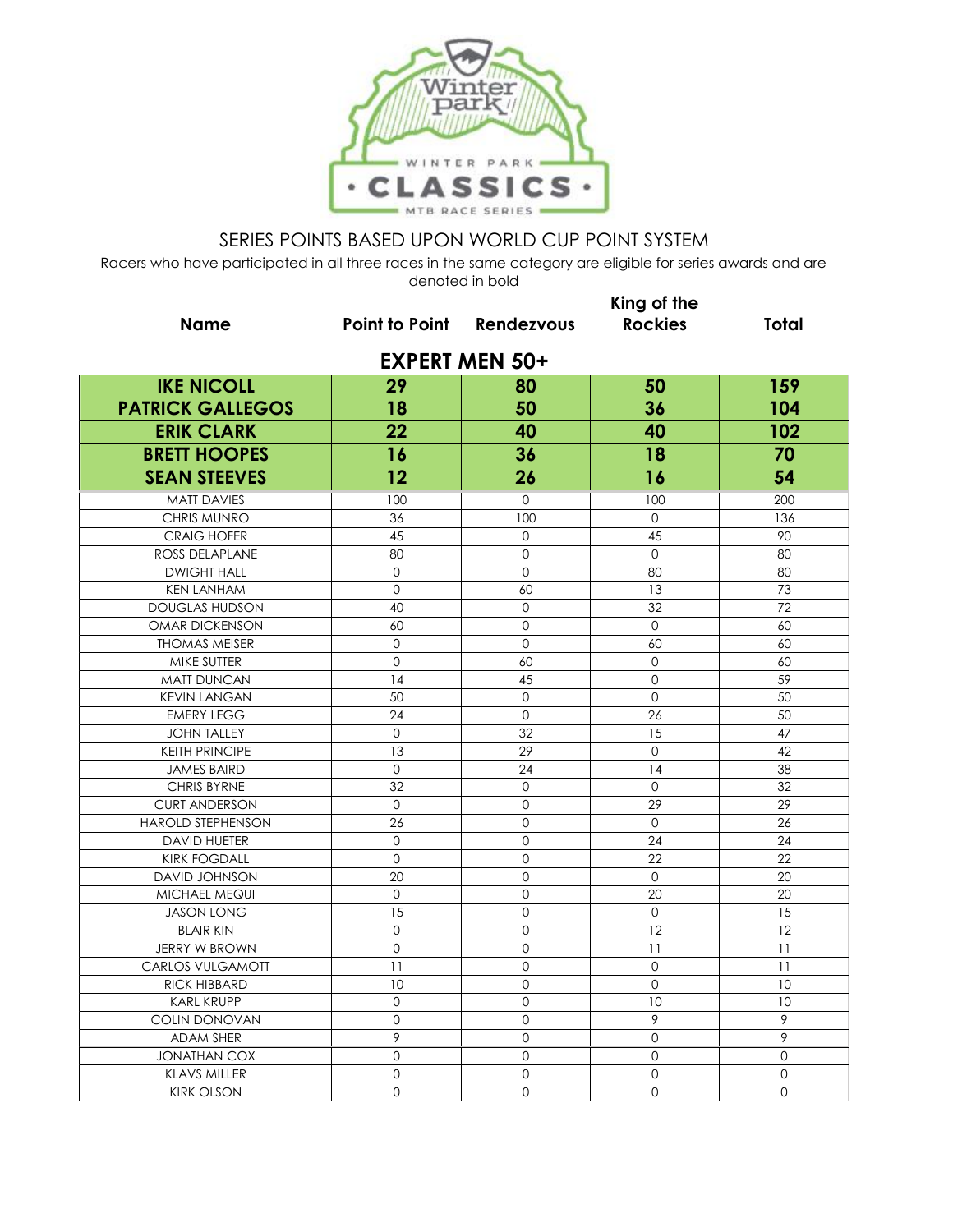

Racers who have participated in all three races in the same category are eligible for series awards and are denoted in bold

**Name Point to Point Rendezvous**

**King of the Rockies Total**

# **SINGLE SPEED MEN (no qualifying series winner)**

| MITCH WESTALL             | ח ה<br>w | 100 |     | 20C |
|---------------------------|----------|-----|-----|-----|
| <b>DEAN CAHOW</b>         | ou       |     | 100 | 160 |
| <b>BRAD CHIPMAN</b>       | 80       |     |     | 8C  |
| <b>DAVID PRAUSE</b>       |          |     | 80  | 8C  |
| <b>CHRISTOPHER BISHOP</b> | ◡        |     |     | 50  |

### **SINGLE SPEED WOMEN (no qualifying series winner)**

| ------                |             |  |                |                                |  |  |  |
|-----------------------|-------------|--|----------------|--------------------------------|--|--|--|
| WH<br>HAP<br>'AMAN'   | $\sim$<br>◡ |  |                | $\ddot{\phantom{1}}$<br>$\sim$ |  |  |  |
| <b>NIKI</b><br>™AKD∪∟ |             |  | $\sim$<br>I UU | $\sim$ $\sim$<br>ט ו           |  |  |  |

# **SPORT MEN 18 & UNDER (no qualifying series winner)**

| <b>LANCE KNUTSON</b>         | $\Omega$     | 100                 | 100         | 200          |
|------------------------------|--------------|---------------------|-------------|--------------|
| <b>BRODIN MORRISON</b>       | 100          | $\mathbf{O}$        | $\mathbf 0$ | 100          |
| <b>KELL HUETER</b>           | $\Omega$     | $\Omega$            | 100         | 100          |
| <b>SAM HILL</b>              | 45           | 40                  | 0           | 85           |
| <b>CAYEL HOLMGREN</b>        | 80           | $\Omega$            | 0           | 80           |
| <b>AUSTIN LEIGH</b>          | 0            | 80                  | 0           | 80           |
| <b>GUNNER JOHNSON</b>        | $\mathbf{O}$ | $\mathbf{O}$        | 80          | 80           |
| <b>JACOB TURNER</b>          | 60           | $\Omega$            | $\mathbf 0$ | 60           |
| ALEXANDER HUPPERTZ           | $\mathbf 0$  | 60                  | $\Omega$    | 60           |
| <b>MICHAEL DELGADILLO II</b> | $\mathbf 0$  | $\circ$             | 60          | 60           |
| <b>HAYDEN CAMP</b>           | 50           | $\Omega$            | 0           | 50           |
| <b>OLIVER EVES</b>           | $\mathbf 0$  | 50                  | $\Omega$    | 50           |
| <b>HENRY WALSH</b>           | $\mathbf{O}$ | $\mathbf 0$         | 50          | 50           |
| <b>JUSTIN SAYLOR</b>         | $\mathbf 0$  | 45                  | $\Omega$    | 45           |
| <b>COLLIN HARTMAN</b>        | $\Omega$     | $\mathbf{O}$        | 45          | 45           |
| <b>LUKE HOLLOWAY</b>         | 40           | $\mathbf 0$         | $\Omega$    | 40           |
| RYAN SEYMOUR                 | $\mathbf 0$  | $\mathbf{O}$        | 40          | 40           |
| AIDEN RENZELMAN              | 36           | $\mathbf 0$         | $\mathbf 0$ | 36           |
| PIERCE BICKERTON             | $\mathbf 0$  | $\mathbf 0$         | 36          | 36           |
| <b>KYLE SMALL</b>            | 32           | $\mathbf 0$         | $\Omega$    | 32           |
| <b>BOAZ GALLIART</b>         | $\mathbf 0$  | $\mathbf{O}$        | 32          | 32           |
| <b>CHRISTOPHER WOOD</b>      | 29           | $\mathsf{O}\xspace$ | $\mathbf 0$ | 29           |
| <b>MACK GALLIART</b>         | $\mathbf 0$  | $\mathbf 0$         | 29          | 29           |
| <b>MATHEW CURRIER</b>        | 26           | $\mathbf 0$         | $\circ$     | 26           |
| <b>CARSON MEAD</b>           | $\Omega$     | $\Omega$            | 26          | 26           |
| <b>RONAN POLLOCK</b>         | 24           | $\mathbf 0$         | $\Omega$    | 24           |
| <b>BENJAMIN REICHART</b>     | $\mathbf 0$  | $\mathbf 0$         | 24          | 24           |
| <b>CONNOR BESHORE</b>        | 22           | $\mathsf{O}\xspace$ | 0           | 22           |
| <b>LANE TURNER</b>           | $\mathbf 0$  | $\mathbf{O}$        | $\mathbf 0$ | $\mathbf{0}$ |
| <b>NOAH STANLEY</b>          | $\Omega$     | $\Omega$            | $\Omega$    | $\Omega$     |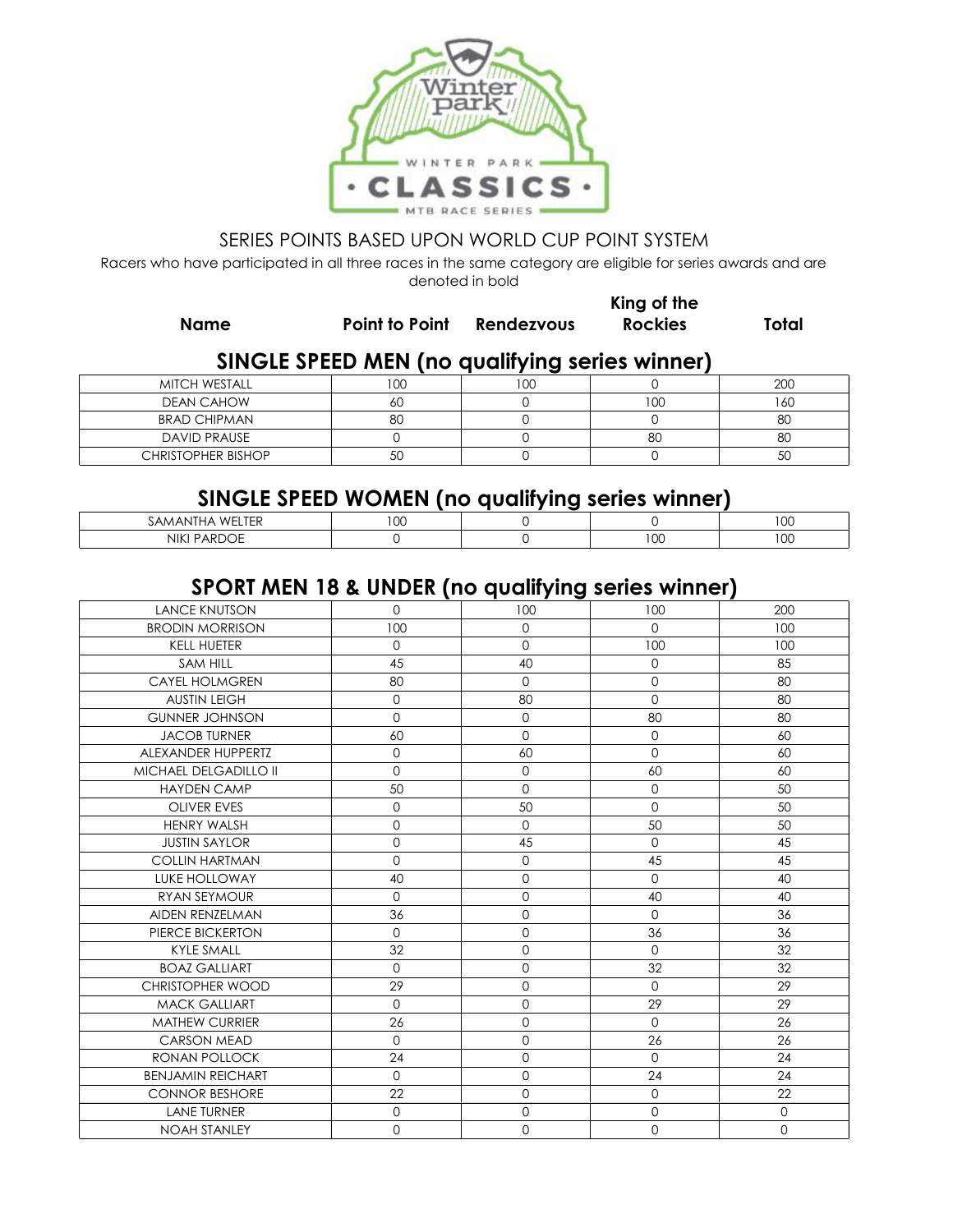

Racers who have participated in all three races in the same category are eligible for series awards and are denoted in bold

**Name Point to Point Rendezvous**

**King of the Rockies Total**

# **SPORT WOMEN 18 & UNDER (no series qualifying winner)**

| <b>GIANNA DEFAZIO</b>  |          | 80  | 40    |
|------------------------|----------|-----|-------|
| <b>ABIGAIL BENSLER</b> |          | 60  |       |
| SOFIE HILL             | I OC     |     | 1 O.C |
| <b>GABBY MACARELLI</b> |          |     |       |
| <b>MARY COLLINS</b>    |          | 100 | 10C   |
| ELISE HARLESS          | or<br>ŏU |     | 8C    |
| <b>RYLIE CAHILL</b>    |          |     |       |

### **SPORT MEN 19-29**

| <b>CAMERON JUMP</b>          | 60  | 50  | 80       | 190      |
|------------------------------|-----|-----|----------|----------|
| <b>JULIAN SIMPSON-KIRSCH</b> |     | 100 | 100      | 200      |
| <b>WILL HONEYFIELD</b>       |     | 100 | 60       | 160      |
| <b>ISAAC BAST</b>            | 100 |     | $\Omega$ | 100      |
| <b>DYLAN HILL</b>            |     | 45  | 45       | 90       |
| <b>TANNER JUBY</b>           | 50  |     | 40       | 90       |
| STEPHEN HAAS                 | 80  |     | U        | 80       |
| <b>BRAYDEN SHARP</b>         |     | 80  |          | 80       |
| <b>JAKE NIEMANN</b>          |     | 60  | 0        | 60       |
| <b>DAVID MILLER</b>          |     |     | 50       | 50       |
| <b>ERIC HATLEN</b>           |     |     | 36       | 36       |
| <b>JACK KAPUSHION</b>        |     |     | 32       | 32       |
| <b>COLIN NIELSEN</b>         |     |     | 29       | 29       |
| <b>CALEB HERUP</b>           |     |     | $\Omega$ | $\Omega$ |

| SPORT WOMEN 19-29 (no qualifying series winner) |  |  |
|-------------------------------------------------|--|--|
| CARSON MIESFELDT                                |  |  |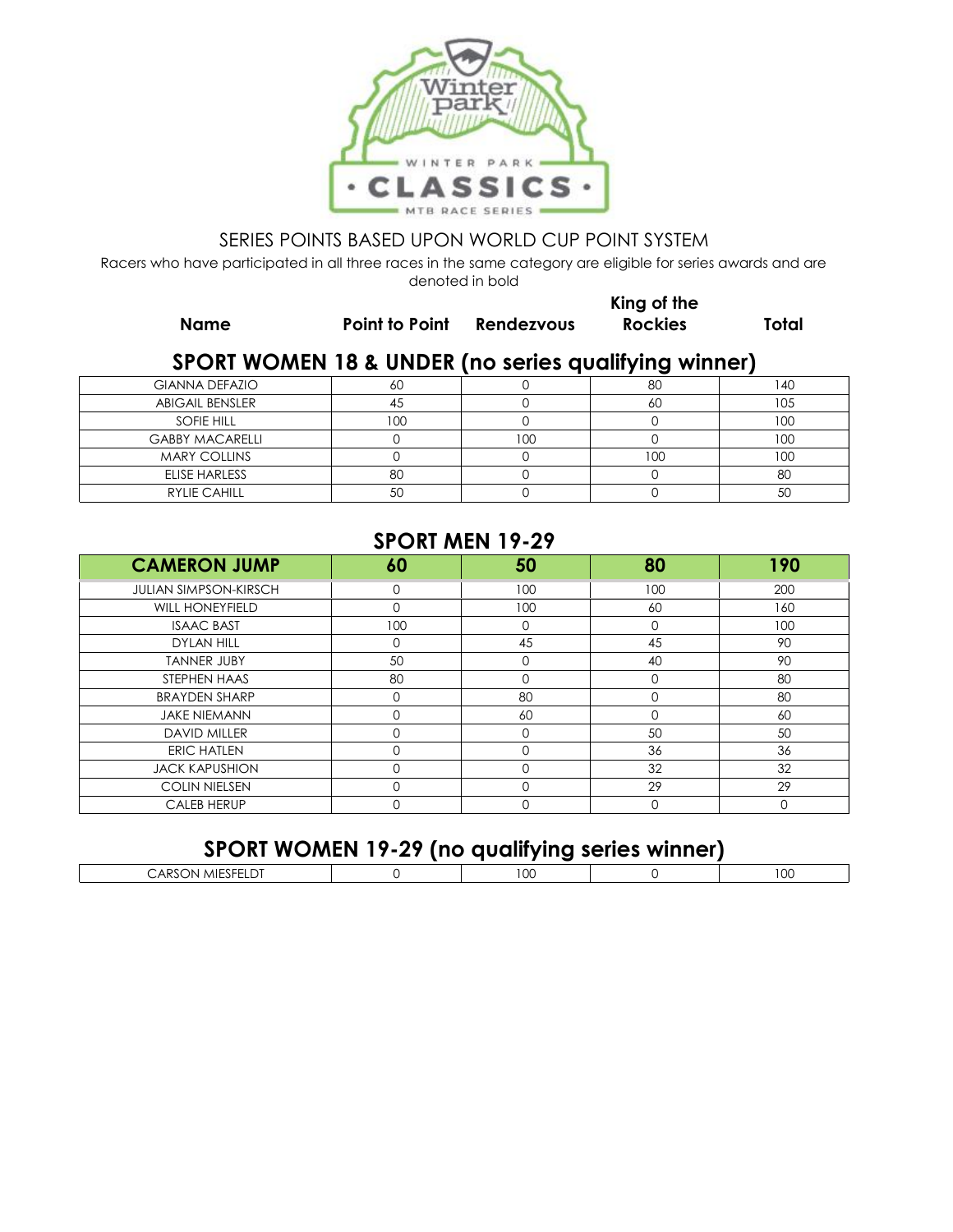

Racers who have participated in all three races in the same category are eligible for series awards and are denoted in bold

|                            | King of the               |                        |                |                |  |  |  |
|----------------------------|---------------------------|------------------------|----------------|----------------|--|--|--|
| <b>Name</b>                | Point to Point Rendezvous |                        | <b>Rockies</b> | <b>Total</b>   |  |  |  |
|                            |                           | <b>SPORT MEN 30-39</b> |                |                |  |  |  |
| <b>ALEX ENDE</b>           | 45                        | 100                    | 100            | 245            |  |  |  |
| <b>JASON SHIPMAN</b>       | 15                        | 36                     | 36             | 87             |  |  |  |
| <b>BILLY BOUGHTON</b>      | $\Omega$                  | 80                     | 45             | 125            |  |  |  |
| <b>PATRICK O'SULLIVAN</b>  | 100                       | $\Omega$               | $\Omega$       | 100            |  |  |  |
| <b>AUSTIN GRAY</b>         | 22                        | 60                     | $\mathbf{O}$   | 82             |  |  |  |
| <b>JOHN MEARS</b>          | 80                        | $\Omega$               | $\Omega$       | 80             |  |  |  |
| JEREMY ISAAC               | $\mathbf 0$               | $\mathbf{0}$           | 80             | 80             |  |  |  |
| YOSVEL PEREZ               | 29                        | 50                     | $\Omega$       | 79             |  |  |  |
| <b>SCOTT BECK</b>          | 60                        | $\mathbf 0$            | $\Omega$       | 60             |  |  |  |
| <b>ROBERT RAGNO</b>        | $\mathbf 0$               | $\mathbf 0$            | 60             | 60             |  |  |  |
| <b>ANDRES PAZO</b>         | 18                        | $\mathbf 0$            | 40             | 58             |  |  |  |
| SPENCER HODGES             | 16                        | 40                     | $\mathbf{0}$   | 56             |  |  |  |
| <b>DAVIS MCNEILL</b>       | 50                        | $\Omega$               | $\Omega$       | 50             |  |  |  |
| <b>MAC WHITNEY</b>         | $\mathbf{O}$              | $\Omega$               | 50             | 50             |  |  |  |
| <b>TRENT LYNCH</b>         | $\mathbf{O}$              | 45                     | $\mathbf{O}$   | 45             |  |  |  |
| RYAN GALLAGHER             | 40                        | $\Omega$               | $\Omega$       | 40             |  |  |  |
| <b>DONN SEDERSTROM</b>     | 36                        | $\mathbf{O}$           | $\overline{0}$ | 36             |  |  |  |
| <b>JAMES SULLIVAN</b>      | 32                        | $\Omega$               | $\mathbf 0$    | 32             |  |  |  |
| <b>RUSS ANDERSON</b>       | $\mathbf 0$               | 32                     | $\Omega$       | 32             |  |  |  |
| <b>TRAVIS SROFE</b>        | $\mathbf{0}$              | $\mathbf{O}$           | 32             | 32             |  |  |  |
| <b>RUSS ANDERSON</b>       | $\mathbf 0$               | 32                     | $\mathbf 0$    | 32             |  |  |  |
| <b>SCOTT JOHNSON</b>       | 26                        | $\Omega$               | $\mathbf 0$    | 26             |  |  |  |
| <b>ALAN TIVORSAK</b>       | 24                        | $\mathbf 0$            | 0              | 24             |  |  |  |
| <b>JESSE HART</b>          | 20                        | $\mathbf 0$            | 0              | 20             |  |  |  |
| <b>AARON JURETUS</b>       | 14                        | $\overline{0}$         | $\overline{0}$ | 14             |  |  |  |
| SEBASTIEN LACHANCE-BARRETT | 13                        | $\Omega$               | $\Omega$       | 13             |  |  |  |
| <b>JOSH BOYD</b>           | 12                        | $\mathbf{0}$           | $\mathbf 0$    | 12             |  |  |  |
| <b>JOHN SIEMER</b>         | $\mathbf{0}$              | $\mathbf 0$            | 0              | $\mathbf{O}$   |  |  |  |
| <b>SETH ELLIOTT</b>        | $\mathbf 0$               | $\Omega$               | $\Omega$       | $\overline{0}$ |  |  |  |

# **SPORT WOMEN 30-39 (no qualifying series winner)**

| <b>LAURA BRETT</b>      | חחו |                 | 60      | 16C |
|-------------------------|-----|-----------------|---------|-----|
| <b>MARY MCCARTHY</b>    | 80  |                 | 50      | 130 |
| NINA CARSON             |     | 10 <sup>o</sup> |         | 10C |
| SANDRA HOLT             |     |                 | $_{00}$ | 100 |
| <b>STACI STRIEGNITZ</b> |     |                 | 80      | 80  |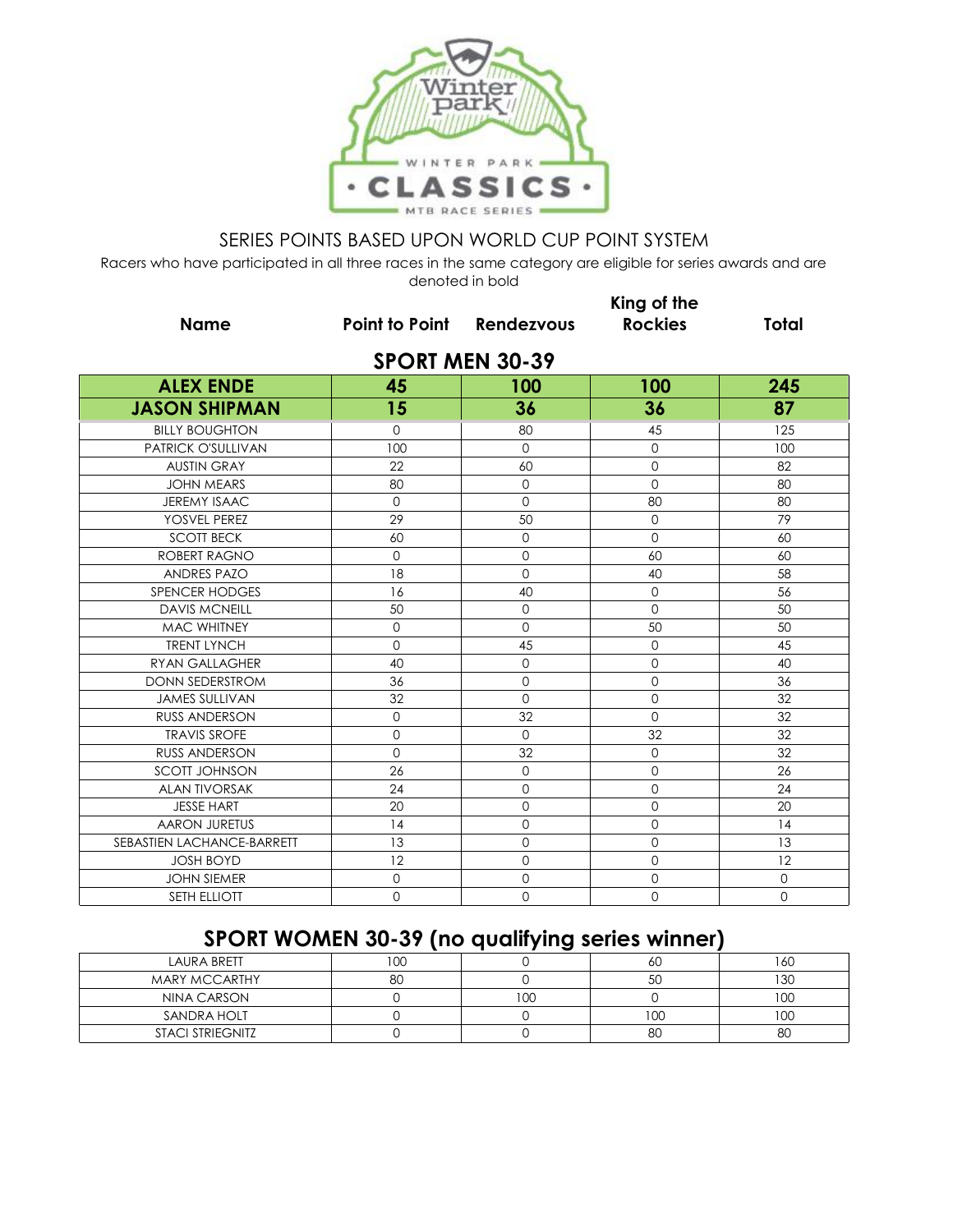

| <b>Name</b>               | <b>Point to Point Rendezvous</b> |                            | King of the<br><b>Rockies</b> | <b>Total</b> |
|---------------------------|----------------------------------|----------------------------|-------------------------------|--------------|
|                           |                                  | <b>SPORT MEN 40-49</b>     |                               |              |
| <b>BILL WILDENBERG</b>    | 80                               | 60                         | 60                            | 200          |
| <b>MARTIN WISER</b>       | 100                              | 45                         | 45                            | 190          |
| <b>TY FAUGHT</b>          | 36                               | 50                         | 80                            | 166          |
| <b>BRENT POLEY</b>        | 24                               | 32                         | 26                            | 82           |
| <b>TIM TRACY</b>          |                                  | $\mathbf{0}$               | 100                           |              |
| <b>JONATHAN JONES</b>     | 60<br>50                         | 100                        | $\Omega$                      | 160<br>150   |
|                           | $\overline{0}$                   |                            |                               |              |
| <b>JAMES DRYBANSKI</b>    |                                  | 80<br>$\mathbf{O}$         | $\mathbf{0}$                  | 80           |
| <b>CHRISTIAN WILLISS</b>  | 29                               |                            | 36                            | 65           |
| <b>BEN QUINN</b>          | $\mathbf{O}$                     | $\mathbf{O}$               | 50<br>29                      | 50           |
| <b>JEFF FULFORD</b>       | 20<br>45                         | $\Omega$<br>$\overline{O}$ | $\mathbf 0$                   | 49<br>45     |
| <b>CHRIS CARSON</b>       |                                  |                            |                               |              |
| MARC HOLBERT              | 40                               | $\mathsf{O}\xspace$        | 0                             | 40           |
| <b>LEE GERAKOS</b>        | $\mathsf{O}\xspace$              | 40                         | $\mathbf{O}$                  | 40           |
| <b>SHANE LINART</b>       | $\overline{0}$                   | $\mathbf 0$                | 40                            | 40           |
| MICHAEL JELUSO            | 14                               | $\Omega$                   | 24                            | 38           |
| <b>CHRISTOPHER CARSON</b> | $\mathbf{O}$                     | 36                         | $\mathbf{O}$                  | 36           |
| ANDREW MUSARRA            | 32                               | $\overline{O}$             | $\overline{0}$                | 32           |
| <b>STUART RAFOS</b>       | $\Omega$                         | 29                         | 0                             | 29           |
| <b>GREG FITZGERALD</b>    | 26                               | $\mathbf{O}$               | $\mathbf 0$                   | 26           |
| <b>DAVID CAHILL</b>       | 22                               | $\mathbf{O}$               | $\mathbf 0$                   | 22           |
| ALEXANDER VOGENTHALER     | $\mathsf{O}\xspace$              | $\Omega$                   | 22                            | 22           |
| <b>TONY ROMAGNA</b>       | $\Omega$                         | $\Omega$                   | 20                            | 20           |
| <b>LARS LECKIE</b>        | 18                               | $\Omega$                   | $\Omega$                      | 18           |
| <b>PAUL SCHALLER</b>      | $\mathbf 0$                      | $\mathbf 0$                | 18                            | 18           |
| <b>BRIAN THOMPSON</b>     | 16                               | $\Omega$                   | $\mathbf{O}$                  | 16           |
| <b>MATT GIPSON</b>        | $\mathbf 0$                      | $\mathbf 0$                | 16                            | 16           |
| <b>ROY KIM</b>            | 15                               | $\Omega$                   | $\Omega$                      | 15           |
| <b>PAUL GALLIART</b>      | $\mathbf{O}$                     | $\mathbf 0$                | 15                            | 15           |
| <b>TODD HAWKINS</b>       | $\mathbf 0$                      | $\Omega$                   | 14                            | 14           |
| RICHARD AIPPERSPACH       | 13                               | $\mathbf 0$                | $\mathbf{O}$                  | 13           |
| <b>RICH SHERTZER</b>      | $\mathbf{O}$                     | $\mathbf 0$                | 13                            | 13           |
| <b>TELL BENNETT</b>       | 12                               | $\mathbf 0$                | $\mathbf 0$                   | 12           |
| <b>ANDEW WELLS</b>        | 0                                | $\Omega$                   | 12                            | 12           |
| <b>JASON BURBACH</b>      | 11                               | $\Omega$                   | $\mathbf{O}$                  | 11           |
| <b>CAMERON BOND</b>       | 10                               | $\overline{0}$             | $\overline{0}$                | 10           |
| YANCY RIGGS               | 9                                | $\mathbf{O}$               | 0                             | 9            |
| <b>JEFF KNUPP</b>         | $\mathbf{O}$                     | $\overline{0}$             | $\overline{0}$                | $\mathbf 0$  |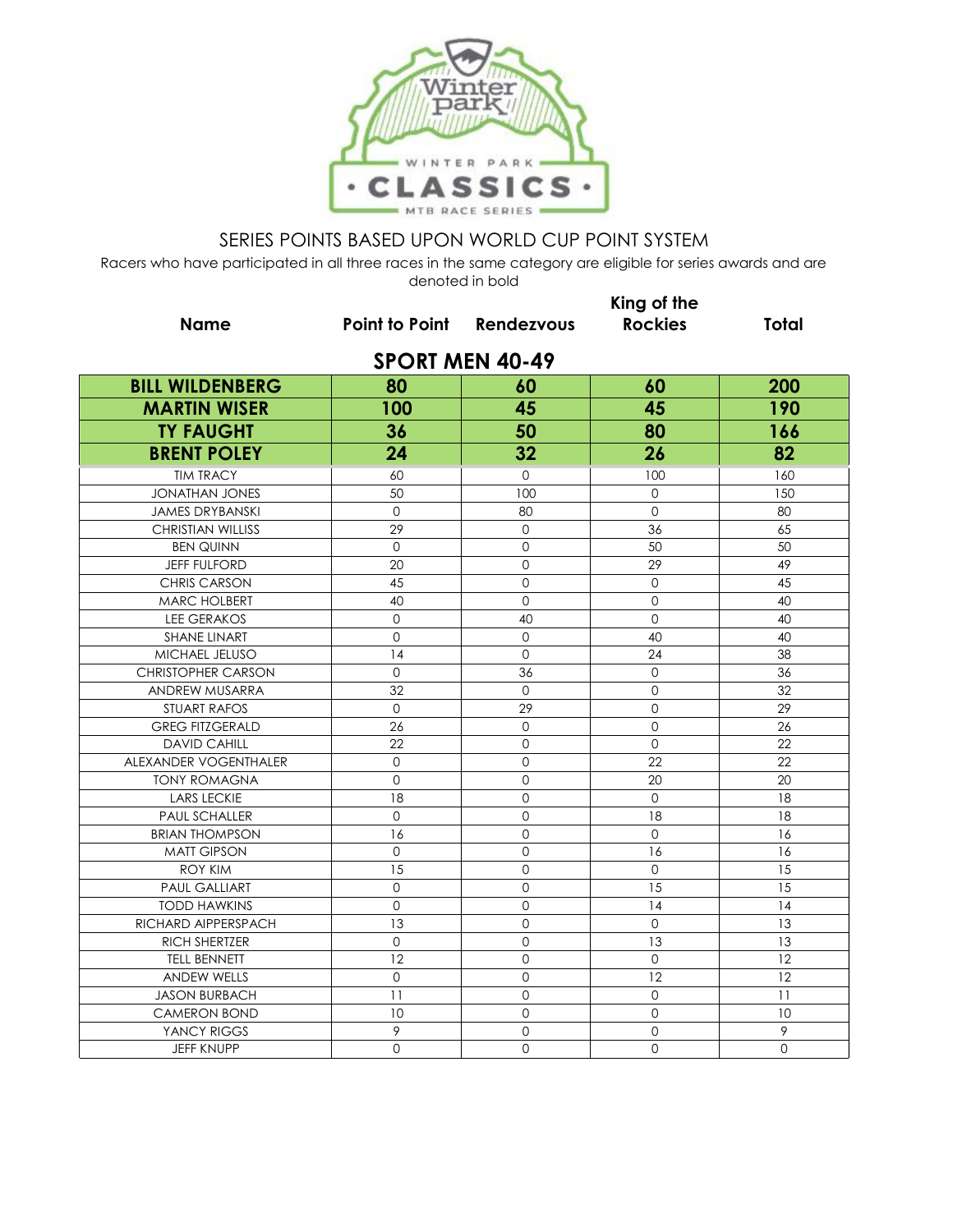

Racers who have participated in all three races in the same category are eligible for series awards and are denoted in bold

| <b>Name</b>            | Point to Point | Rendezvous             | King of the<br><b>Rockies</b> | <b>Total</b> |
|------------------------|----------------|------------------------|-------------------------------|--------------|
|                        |                | <b>SPORT WOMEN 40+</b> |                               |              |
| <b>MARGIT WISER</b>    | 80             | 100                    | 60                            | 240          |
| <b>CARYN CULLINAN</b>  | 0              | 80                     | 32                            | 112          |
| <b>CELESTIA HOWE</b>   | 60             | $\mathbf 0$            | 50                            | 110          |
| <b>KITTY KOGER</b>     | 100            | $\Omega$               | 0                             | 100          |
| SARAH MARIE NOWFEL     | $\mathbf 0$    | $\mathbf 0$            | 100                           | 100          |
| <b>TANYA DUERI</b>     | 36             | $\Omega$               | 45                            | 81           |
| MICHELE NOVOSAD        | $\Omega$       | $\Omega$               | 80                            | 80           |
| <b>VALERIE COLLINS</b> | 50             | $\Omega$               | $\mathbf 0$                   | 50           |
| <b>JULIE BRUCKMAN</b>  | 45             | $\Omega$               | $\mathbf 0$                   | 45           |
| <b>JILL STOFFELS</b>   | 40             | $\Omega$               | $\Omega$                      | 40           |
| <b>BETH REECE</b>      | $\mathbf 0$    | $\Omega$               | 40                            | 40           |
| <b>PAMELA BUDERUS</b>  | $\Omega$       | $\Omega$               | 36                            | 36           |
| <b>CAROLYN CHEN</b>    | 32             | $\Omega$               | $\Omega$                      | 32           |

## **SPORT MEN 50 & UP**

| <b>JOHN GULLEDGE</b>       | 100            | 50           | 50             | 200 |
|----------------------------|----------------|--------------|----------------|-----|
| <b>ERIC FORD</b>           | 60             | 80           | 60             | 200 |
| <b>DAVID ALTSCHULD</b>     | 40             | 36           | 100            | 176 |
| <b>JOSE DELGADO</b>        | 29             | 40           | 26             | 95  |
| <b>ERIC DOWNING</b>        | 20             | 18           | 12             | 50  |
| <b>DON RUNBERG</b>         | $12 \,$        | 16           | 14             | 42  |
| <b>SEAN PATRICK CARVER</b> | 80             | $\mathbf 0$  | 80             | 160 |
| <b>WILLIAM RAATZ</b>       | $\Omega$       | 100          | $\mathbf{0}$   | 100 |
| <b>JOHN IVAN ARCINIEGA</b> | 36             | 45           | $\mathbf{O}$   | 81  |
| <b>KEN LANHAM</b>          | $\overline{0}$ | 60           | 13             | 73  |
| <b>GEOFFREY THOMPSON</b>   | 45             | $\mathbf{0}$ | 24             | 69  |
| <b>WILLIAM HAAS</b>        | 50             | $\Omega$     | $\Omega$       | 50  |
| <b>GARY DAMICO</b>         | $\Omega$       | 29           | 18             | 47  |
| PETER LOPEZ                | 24             | $\Omega$     | 22             | 46  |
| <b>GRIFF GENGEL</b>        | $\mathbf 0$    | $\mathbf 0$  | 45             | 45  |
| <b>DAVID SLINGSBY</b>      | $\Omega$       | $\Omega$     | 40             | 40  |
| <b>AARON BACHIK</b>        | $\mathbf 0$    | $\mathbf 0$  | 36             | 36  |
| <b>WILL EDGINGTON</b>      | 32             | $\mathbf 0$  | $\mathbf 0$    | 32  |
| A.J. MONTES                | $\Omega$       | 32           | $\Omega$       | 32  |
| <b>JOHN TUFTE</b>          | $\mathbf 0$    | $\mathbf{O}$ | 32             | 32  |
| <b>DAVE CLEVELAND</b>      | $\Omega$       | $\mathbf 0$  | 29             | 29  |
| <b>FRANK BORZAGER</b>      | 26             | $\Omega$     | $\mathbf 0$    | 26  |
| ERIK JUDSON                | $\Omega$       | 26           | $\mathbf 0$    | 26  |
| <b>ERIN FRIA</b>           | 18             | $\Omega$     | $\overline{7}$ | 25  |
| WADE LEASURE               | $\Omega$       | 24           | $\mathbf 0$    | 24  |
| MIKE EULER                 | 22             | $\Omega$     | $\overline{0}$ | 22  |
| <b>RUSSELL LOUCKS</b>      | $\Omega$       | 22           | $\Omega$       | 22  |
| <b>MARK LEWIS</b>          | 16             | $\Omega$     | 6              | 22  |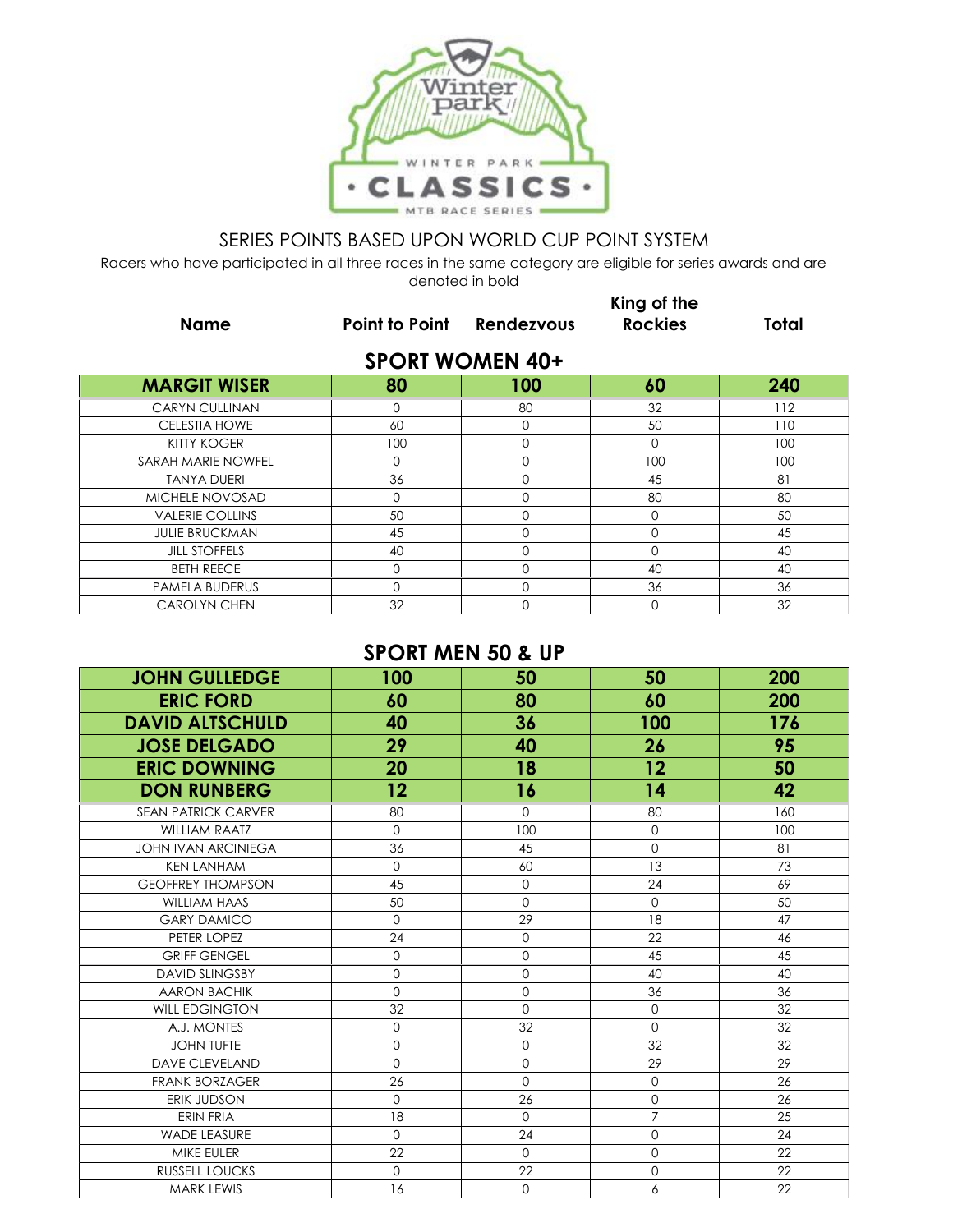

Racers who have participated in all three races in the same category are eligible for series awards and are denoted in bold

**Name Point to Point Rendezvous**

**King of the Rockies Total**

|  |  |  |  |  |  | <b>SPORT MEN 50 &amp; UP continued</b> |  |
|--|--|--|--|--|--|----------------------------------------|--|
|--|--|--|--|--|--|----------------------------------------|--|

| <b>WAYNE KLINGLER</b>    | 0        | 20          | $\mathbf 0$         | 20             |
|--------------------------|----------|-------------|---------------------|----------------|
| <b>JIM REASOR</b>        | 0        | $\Omega$    | 20                  | 20             |
| <b>KEN DEPINTO</b>       | 0        | $\mathbf 0$ | 16                  | 16             |
| <b>WADE METZLER</b>      | 15       | $\mathbf 0$ | $\mathbf 0$         | 15             |
| <b>SCOTT GIFFIN</b>      | $\Omega$ | $\Omega$    | 15                  | 15             |
| MARTY MARTINEZ           | 14       | $\Omega$    | $\mathsf{O}\xspace$ | 14             |
| <b>CARL BONI</b>         | 13       | $\Omega$    | $\mathbf 0$         | 13             |
| <b>TIM GALLAGHER</b>     | $\Omega$ | $\Omega$    | 13                  | 13             |
| MICHAEL UNGER            | 11       | 0           | $\mathbf 0$         | 11             |
| <b>FRANK PEREZ</b>       | $\Omega$ | $\mathbf 0$ | 11                  | 11             |
| <b>GERARDO BRUCKER</b>   | 10       | $\Omega$    | $\mathbf 0$         | 10             |
| <b>JOHN KEELER</b>       | 0        | 0           | 10                  | 10             |
| STEVE ZEMANICK           | $\Omega$ | $\Omega$    | 9                   | 9              |
| <b>SCOTT MEAD</b>        | 0        | $\Omega$    | 8                   | 8              |
| MARC WILLIAMS            | 0        | $\mathbf 0$ | 5                   | 5              |
| <b>JAMES HOUSTON</b>     | $\Omega$ | 0           | 4                   | 4              |
| <b>TIM NIELSEN</b>       | 0        | 0           | 3                   | 3              |
| RICHARD LANE             | $\Omega$ | $\Omega$    | $\overline{2}$      | $\overline{2}$ |
| <b>GREGG CRUGER</b>      | 0        | $\mathbf 0$ | $\mathbf 0$         | $\mathbf 0$    |
| PAUL REICHART            | 0        | 0           | $\mathbf 0$         | $\mathbf 0$    |
| <b>LORENZO SILVESTRI</b> | $\Omega$ | $\Omega$    | $\mathbf 0$         | $\Omega$       |
| DARRYL SHOCKLEY          | $\Omega$ | $\mathbf 0$ | $\mathbf 0$         | $\mathbf 0$    |
| FERNANDO ROMERO          | 0        | $\Omega$    | 0                   | $\Omega$       |

# **OPEN WOMEN 50+ (no qualifying series winner)**

| SYBIL PRASKI            | ou |     | 50 |     |
|-------------------------|----|-----|----|-----|
| <b>CHRISTINE HORST</b>  |    |     |    | 100 |
| KATHY JUDSON            |    | 100 |    | 10C |
| <b>MARGELL ABEL</b>     | 80 |     |    | 80  |
| <b>CHRISTINE TUCKER</b> | 5U |     |    | 5C  |
| SHANNON JOHNSON         |    |     |    |     |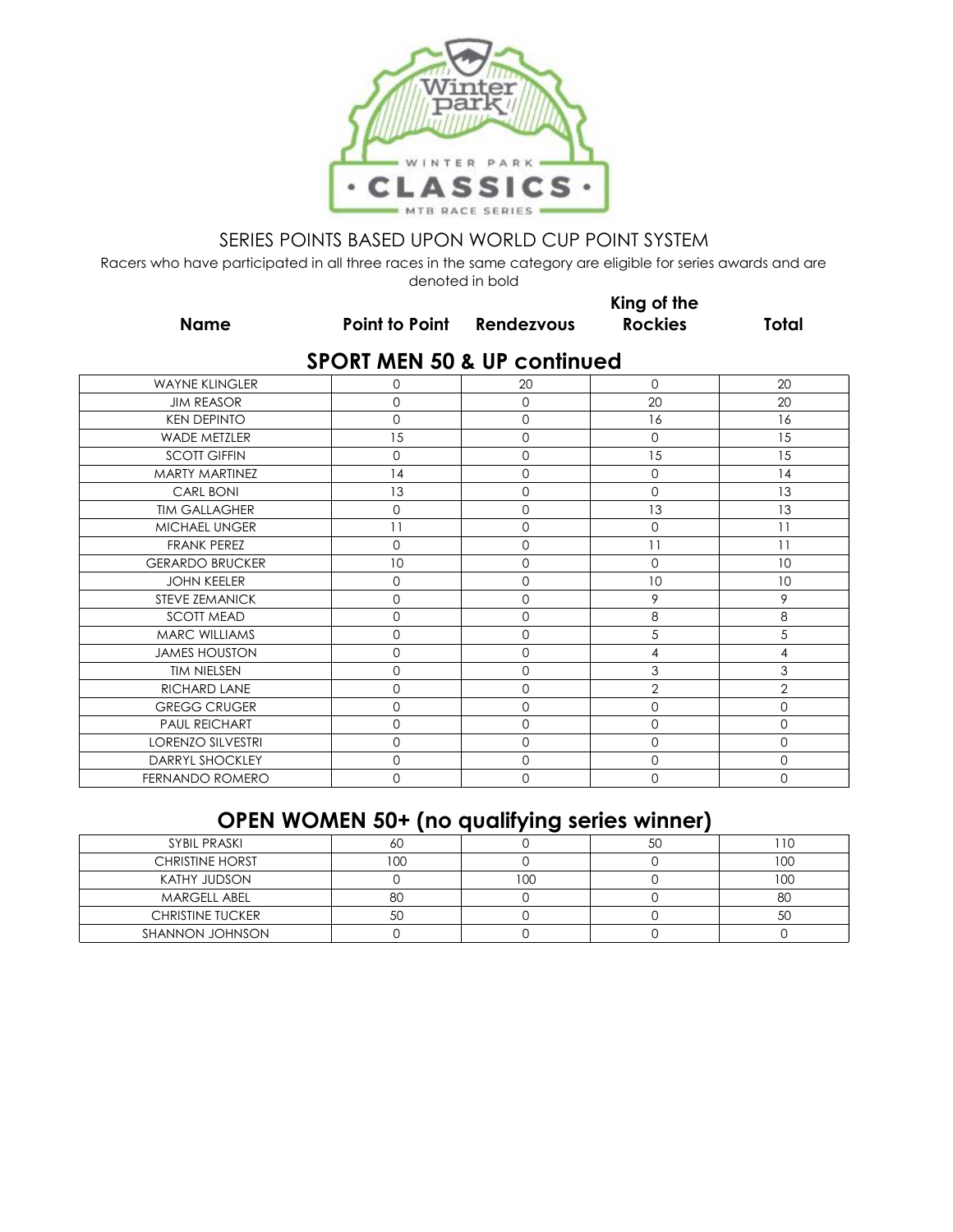

Racers who have participated in all three races in the same category are eligible for series awards and are denoted in bold

|                        |                           |                     | King of the    |              |
|------------------------|---------------------------|---------------------|----------------|--------------|
| <b>Name</b>            | Point to Point Rendezvous |                     | <b>Rockies</b> | <b>Total</b> |
|                        |                           | <b>OPEN MEN 60+</b> |                |              |
| <b>KURTIS CORBIN</b>   | 40                        | 60                  | 40             | 140          |
| <b>TED BENNING</b>     | 60                        | 100                 | 0              | 160          |
| PETER ROCKWOOD         | 45                        | 80                  | $\Omega$       | 125          |
| <b>BOB CAMPBELL</b>    | $\Omega$                  | $\Omega$            | 100            | 100          |
| ROBERT STANLEY         | 100                       | $\Omega$            | $\Omega$       | 100          |
| <b>DAVID KAPLAN</b>    | $\mathbf 0$               | 50                  | 36             | 86           |
| RUSSELL ASLESON        | 80                        | $\mathbf 0$         | $\mathbf 0$    | 80           |
| <b>WILLIAM SIMMONS</b> | $\Omega$                  | $\Omega$            | 80             | 80           |
| <b>ALLAN MARVIN</b>    | $\Omega$                  | 45                  | 32             | 77           |
| <b>ROB QUINN</b>       | 32                        | $\Omega$            | 29             | 61           |
| <b>BILL NAGEL</b>      | $\Omega$                  | $\Omega$            | 60             | 60           |
| <b>CORY KRAMER</b>     | 26                        | $\mathbf 0$         | 26             | 52           |
| <b>SCOTT GURST</b>     | 50                        | $\Omega$            | $\Omega$       | 50           |
| MICHAEL OLICHNEY       | $\mathbf 0$               | $\Omega$            | 50             | 50           |
| <b>KEN DUNN</b>        | $\Omega$                  | $\Omega$            | 45             | 45           |
| ED KIMM                | 36                        | $\mathbf 0$         | $\mathbf 0$    | 36           |
| PETER GRUENBERGER      | 29                        | $\mathbf 0$         | 0              | 29           |
| <b>JIM GORDON</b>      | 24                        | $\mathbf{O}$        | 0              | 24           |
| <b>JAY PUCKETT</b>     | $\mathbf 0$               | $\mathbf 0$         | 24             | 24           |

## **NOVICE MEN 14 & UNDER**

| <b>NATHAN RIEMER</b>        | 45          | 80          | 32           | 157      |
|-----------------------------|-------------|-------------|--------------|----------|
| <b>WYATT JACOBSON</b>       | 40          | 50          | 45           | 135      |
| <b>MASON MEREDITH</b>       | 50          | $\mathbf 0$ | 100          | 150      |
| LUKE OZMENT                 | 100         | $\Omega$    | $\Omega$     | 100      |
| <b>ZEKE JONES</b>           | $\Omega$    | 100         | $\mathbf 0$  | 100      |
| <b>ZAK DOLLAR</b>           | 80          | $\Omega$    | $\Omega$     | 80       |
| <b>KANNON JOHNSON</b>       | 0           | 0           | 80           | 80       |
| <b>GRANT ESPINOSA</b>       | 60          | $\Omega$    | $\mathbf 0$  | 60       |
| SALVADOR STOKELD            | $\Omega$    | 60          | $\Omega$     | 60       |
| RJ HEMBROOK                 | $\mathbf 0$ | $\Omega$    | 60           | 60       |
| <b>EVAN TURNER</b>          | $\mathbf 0$ | $\Omega$    | 50           | 50       |
| <b>NOAH CAILE</b>           | $\Omega$    | 45          | $\mathbf{O}$ | 45       |
| <b>AUSTIN CORNACCHIONE</b>  | $\mathbf 0$ | 40          | $\Omega$     | 40       |
| <b>GORDON SALMEN</b>        | $\mathbf 0$ | $\Omega$    | 40           | 40       |
| <b>GEORGE GERAKOS</b>       | $\Omega$    | 36          | $\Omega$     | 36       |
| <b>MAX PARDOE</b>           | $\mathbf 0$ | $\Omega$    | 36           | 36       |
| <b>TEAGAN MERTSCHING</b>    | $\mathbf 0$ | $\mathbf 0$ | 29           | 29       |
| SAMUEL COTTERMAN            | $\mathbf 0$ | $\mathbf 0$ | 26           | 26       |
| <b>BRANDON CORNACCHIONE</b> | $\Omega$    | $\Omega$    | $\mathbf 0$  | $\Omega$ |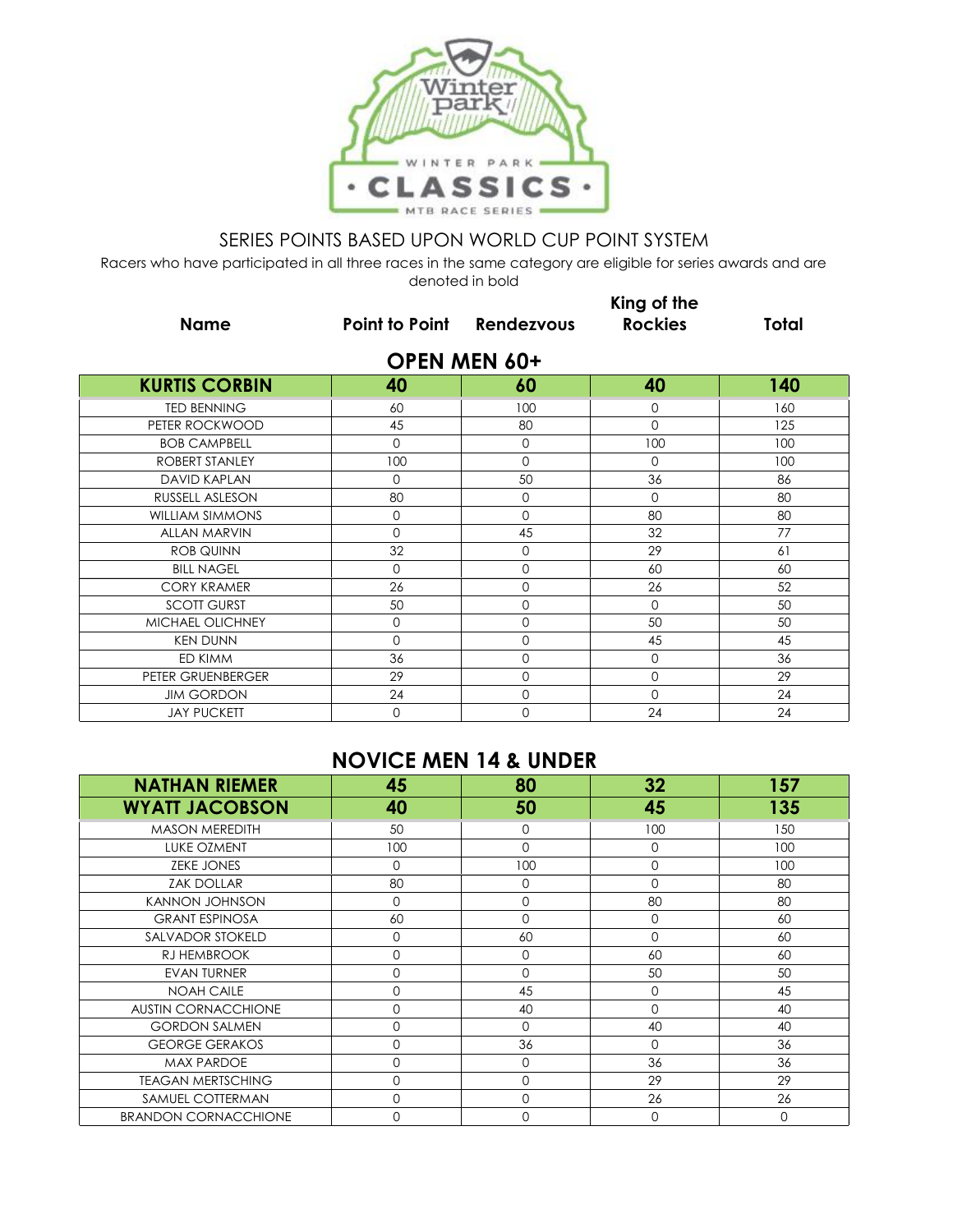

Racers who have participated in all three races in the same category are eligible for series awards and are denoted in bold

|                                    |                       | King of the |                |       |  |
|------------------------------------|-----------------------|-------------|----------------|-------|--|
| <b>Name</b>                        | <b>Point to Point</b> | Rendezvous  | <b>Rockies</b> | Total |  |
| <b>NOVICE WOMEN 14 &amp; UNDER</b> |                       |             |                |       |  |
| <b>AVERY JACOBSON</b>              | 80                    | 100         | 45             | 225   |  |
| ELLA KEARNEY TURNER                | 100                   |             | 100            | 200   |  |
| STELLA LEHMAN                      |                       |             | 80             | 80    |  |
| CATE BONI                          | 60                    |             |                | 60    |  |
| SIENNA PHILLIPS                    |                       |             | 60             | 60    |  |

## **NOVICE MEN 15-18 (no qualifying series winner)**

SELAH ISAAC 0 0 50 50 SOPHIA MCGINNIS-SMITH 0 0 0 0 40 40 40 MAIA MCGINNIS-SMITH 0 0 0 36 36

|                          |      | . .  |     |     |
|--------------------------|------|------|-----|-----|
| <b>HANS CHRISTIANSON</b> |      | 80   | 100 | 180 |
| ALDEN ROSWELL            |      | 50   | 80  | 130 |
| DAVIS WALTER             | I OC |      |     | 100 |
| KAMDEN FRYE              |      | l OO |     | 10C |
| PETER KNOBLAUCH          | 80   |      |     | 8C  |
| <b>AIDEN MILLS</b>       |      | 6С   |     | 60  |
| <b>HARRIS CARDOSI</b>    |      |      |     |     |

# **NOVICE WOMEN 15-18 (no qualifying series winner)**

| <b>MAKENZIE PARDOE</b> | $\sim$<br>w |  | 100 |
|------------------------|-------------|--|-----|
| <b>LUCY FAGAN</b>      | 80          |  | 8C  |
| <b>AVA BROUHLE</b>     |             |  |     |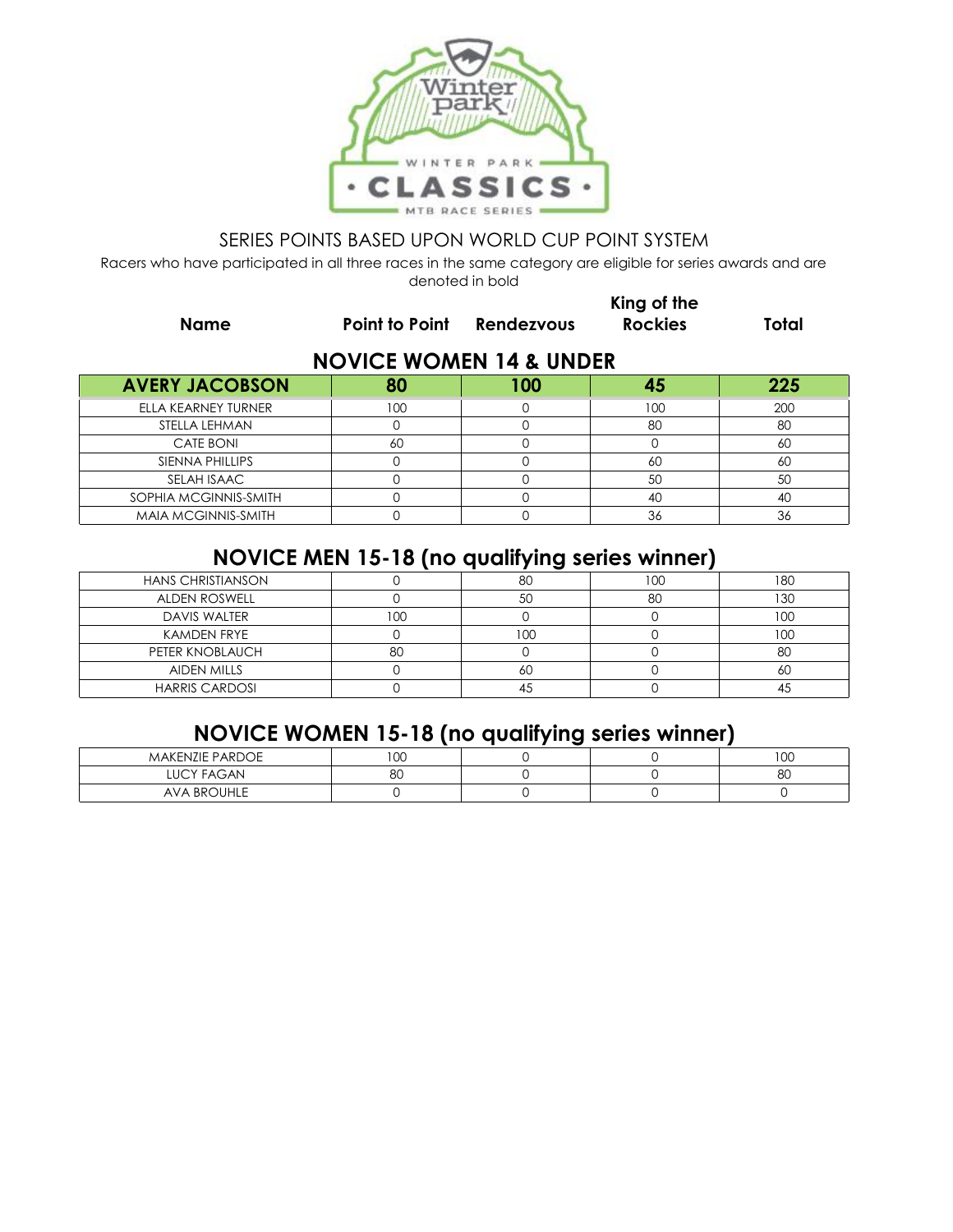

Racers who have participated in all three races in the same category are eligible for series awards and are denoted in bold

|                          | King of the                      |                       |                |              |
|--------------------------|----------------------------------|-----------------------|----------------|--------------|
| <b>Name</b>              | <b>Point to Point Rendezvous</b> |                       | <b>Rockies</b> | <b>Total</b> |
|                          |                                  | <b>NOVICE MEN 19+</b> |                |              |
| <b>JOHN ONOFREY</b>      | 100                              | 60                    | 100            | 260          |
| <b>BRIAN CHRISTENSEN</b> | 40                               | 29                    | 60             | 129          |
| <b>WILL HONEYFIELD</b>   | $\Omega$                         | 100                   | 60             | 160          |
| <b>JASON MITCHLER</b>    | $\Omega$                         | 45                    | 80             | 125          |
| <b>MARTY MCDONALD</b>    | 80                               | $\Omega$              | 0              | 80           |
| <b>COLLIN BARRAUGH</b>   | $\Omega$                         | 80                    | 0              | 80           |
| <b>JUSTIN BECK</b>       | 60                               | $\Omega$              | 0              | 60           |
| KEITH HUFF               | $\mathbf 0$                      | 50                    | $\Omega$       | 50           |
| <b>MARTIN MUGGLI</b>     | $\Omega$                         | $\mathbf 0$           | 50             | 50           |
| <b>DYLAN HILL</b>        | 50                               | $\mathbf 0$           | 0              | 50           |
| <b>JIMMY HICKEY</b>      | 45                               | $\Omega$              | 0              | 45           |
| <b>JOSE COTTO</b>        | $\mathbf 0$                      | 40                    | 0              | 40           |
| <b>KENDALL BEGGS</b>     | $\mathbf 0$                      | 36                    | 0              | 36           |
| <b>JOHN REINSMA</b>      | $\mathbf 0$                      | 32                    | 0              | 32           |
| <b>GLEN SCHUMACHER</b>   | $\Omega$                         | 26                    | 0              | 26           |
| <b>BRIAN GRAFF</b>       | $\Omega$                         | $\Omega$              | 0              | $\mathbf{O}$ |
| DAVID PRESSMAN           | $\Omega$                         | $\Omega$              | 0              | $\mathbf{O}$ |
| <b>KEVIN DOOLITTLE</b>   | $\Omega$                         | $\Omega$              | 0              | $\mathbf 0$  |
| <b>BRIAN GRAFF</b>       | $\mathbf 0$                      | $\mathbf 0$           | 0              | $\mathbf 0$  |
| <b>BRIAN WALSH</b>       | $\Omega$                         | $\mathbf{0}$          | 0              | $\mathbf 0$  |

## **NOVICE WOMEN 19+**

| <b>JOANN WEAVER</b>       | 60       | 32  | 50       | 142 |
|---------------------------|----------|-----|----------|-----|
| SANDRA HOLT               | 100      | 100 |          | 200 |
| <b>MICHELLE FOSLIEN</b>   | $\Omega$ | 50  | 80       | 130 |
| <b>BECKY JACOBSON</b>     | $\Omega$ |     | 100      | 100 |
| <b>AMY YOUNKINS</b>       | 80       |     | 0        | 80  |
| <b>KENDALL MUELLER</b>    |          | 80  |          | 80  |
| <b>LETICIA SANDROCK</b>   |          | 26  | 45       | 71  |
| <b>MICHAELA NIELSEN</b>   | $\Omega$ | 60  | $\Omega$ | 60  |
| <b>FLOWER MERTSCHING</b>  |          |     | 60       | 60  |
| <b>LISA GILLEST</b>       |          | 45  | $\Omega$ | 45  |
| LAURA CORNACCHIONE        |          | 40  |          | 40  |
| ANNA NORMAN               | $\cap$   | 36  |          | 36  |
| <b>BRIDGET ELLER</b>      |          | 29  |          | 29  |
| <b>JEANNIE VALIQUETTE</b> | $\Omega$ | 24  | ∩        | 24  |
| <b>JACKIE WOODWARD</b>    |          |     |          |     |